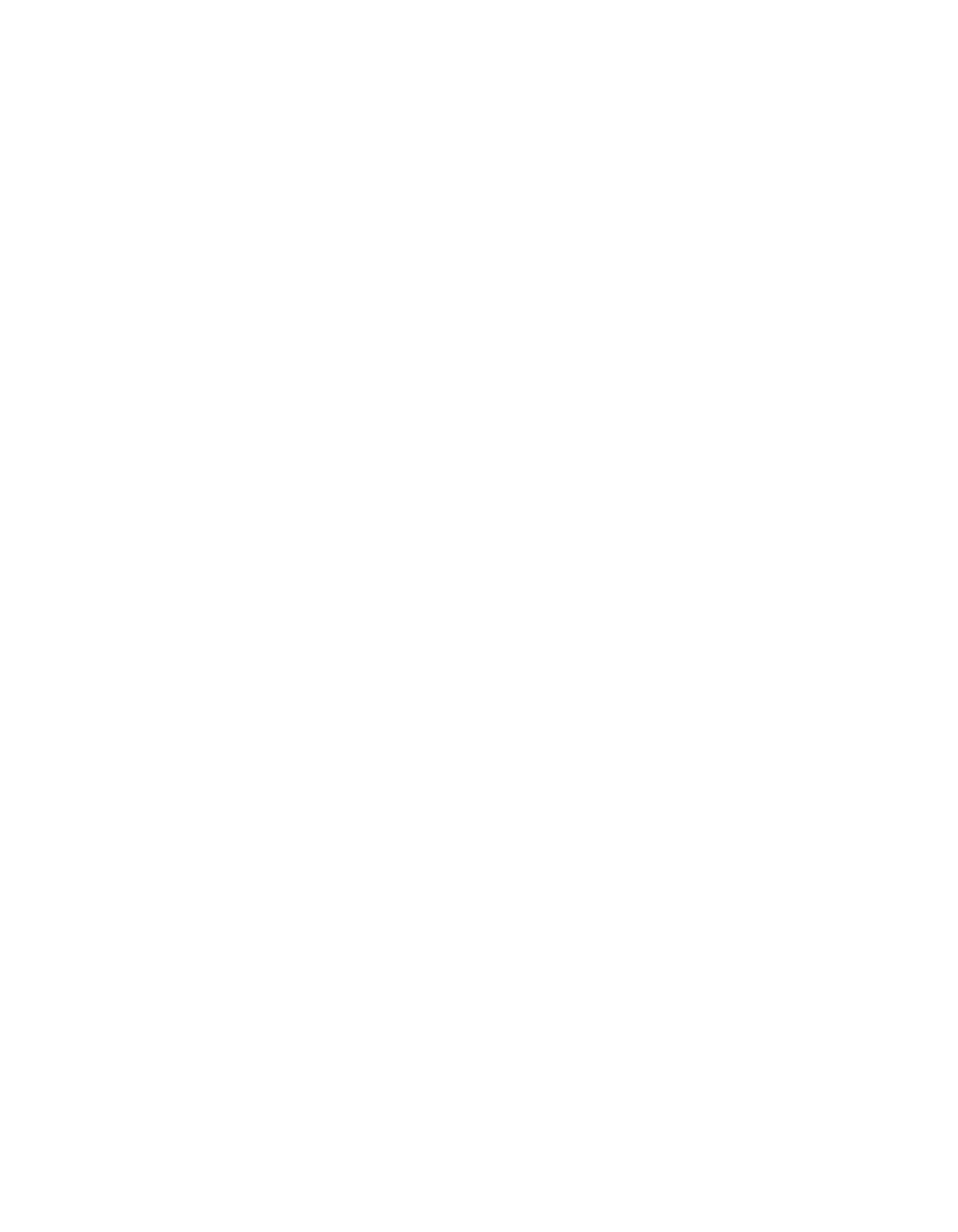# **Contents**

#### $\mathfrak{D}$ Introduction

- 3 Radio remote controls for lifting applications: functional safety Introduction to safety radio remote controls Compliance of radio remote controls with the relevant Standards How to tell if a radio remote control is suitable Reliability versus safety What next?
- 5 Safety in digital communication Managing interference: communication errors Managing interference: co-existence with other wireless control systems Managing interference: sharing the radio spectrum Focus on...measures of error-detection Focus on...ensuring unique identity codes Focus on...sharing the radio spectrum: techniques across the world Response time
- 10 Failsafe radio remote controls Duplicate Stop outputs Focus on...UMFS protection Focus on...Stop inputs Duplicate inputs Duplicate decoders Focus on...redundancy Duplicate encoders Duplicate outputs Focus on...fieldbus outputs
- 14 Functional safety: principles and references Safety electronics Functional safety according to EN ISO 13849-1 Focus on...certification of functional safety for radio remote controls Process for the design of safety-related parts of control systems An example Focus on...EN IEC 62061
- 19 Example of remote control use
- 20 A step forward along the path of safety knowledge





19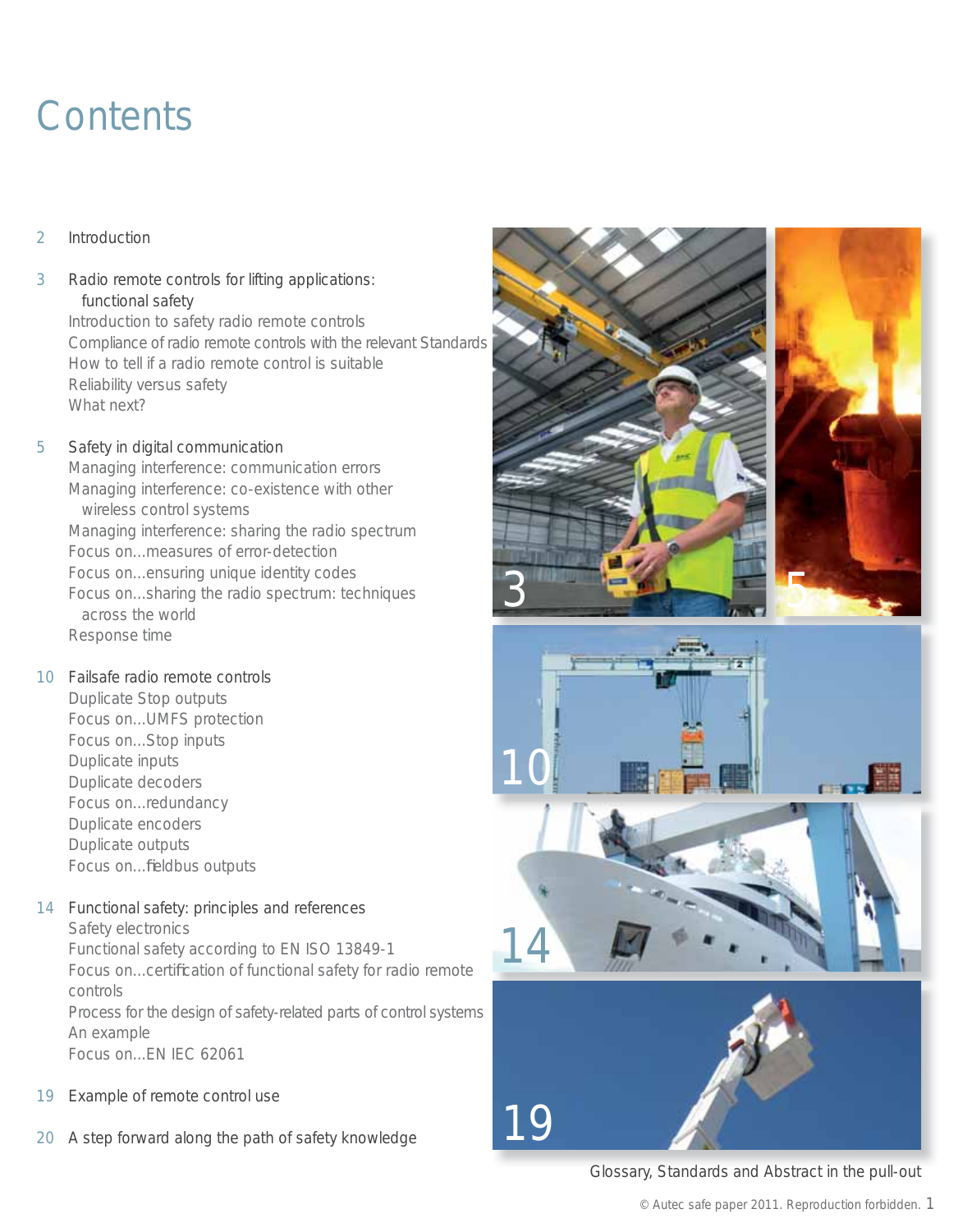# Introduction

## To everybody involved in the protection of people and equipment in the workplace...

In recent years, many industrial machines have greatly enhanced their versatility and productivity with the implementation of various electronic control techniques. The introduction of sophisticated components and systems has required new methods to assess their safety performance.

As a result, major advancements in the standards governing the safety of machines have also been required, and we have seen the release of risk-based, quantitative Standards by both the IEC and ISO global organizations. Guided methods within these standards greatly assist in the implementation of state-ofthe-art safety solutions, and now allow a simplified selection of safety components and systems to achieve the appropriate risk reduction.

At the same time, the advantages of remotely controlling a machine have become so universally recognized that the latest generation of safety standards could no longer omit specifications for these types of communication and control systems. With these new standards in widespread use, many regulators are now giving some additional scrutiny to safety-related wireless control systems. This paper aims to be an objective and comprehensive reference for persons involved in the selection of wireless remote control systems in safety critical applications.

We hope this document aids you in that task, and continue to appreciate your comments and suggestions that allow us to keep improving it.

To all our valued contributors to this second edition – both from within Autec, and from our partners and peers – thanks for your passionate involvement!

Antonio Silvestri autecsafety.com

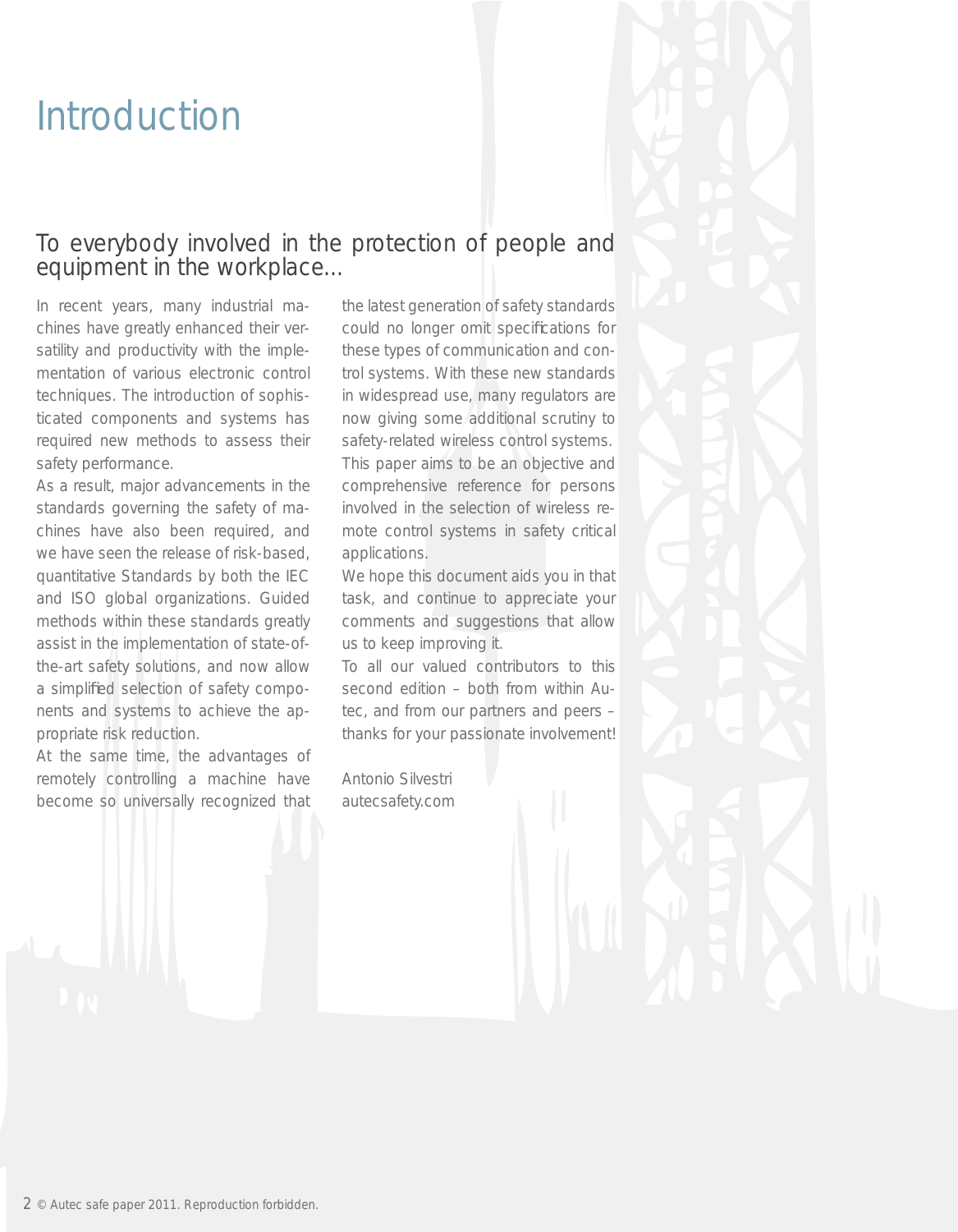# Radio remote controls for lifting applications: functional safety

## Introduction to safety radio remote controls

In past years, radio remote control systems have become commonplace on lifting machines of all sizes. With such universal acceptance, users and purchasers of radio controls have come to regard them as convenient, safe and reliable. But in the global village of today's marketplace it's not always as simple as that. The most fundamental responsibility of an employer is to provide a safe workplace, and regulatory bodies around the world are increasing the requirement for employers to be able to show how this is achieved. When selecting safety-related equipment, such as remote controls for lifting machines, the criteria and processes used for making that decision should be demonstrable.

## Compliance of radio remote controls with the relevant Standards

The first step is therefore to demonstrate that a radio remote control is in conformity with all of the standards in force in the market in which the equipment will be used. Depending on the jurisdiction, regulations relevant to radio controls fall under several categories:

**→ Radio emissions and immunity: these** requirements address the risk of interference of the device with other radio devices, and the health risks associated with electromagnetic radiation. For example, the R&TTE directive and its harmonised standards (EN 300220, EN 61000, EN 301489), FCC part 15/90, AS4268.



**→ Functional safety: these requirements** are the most complex, and address the risk that the device may malfunction causing dangerous machine behavior. For example, EN ISO 13849-1, IEC 62061, AS4024.

 $\rightarrow$  Requirements specific to the lifting machine: these standards may impose special requirements on the system in a wide variety of ways, including safety performance, physical parameters, labelling, etc. For example, EN IEC 60204 1/32, EN 13557, AS 1418, ANSI ECMA 15:2010.

→ Electrical safety: these requirements aim to control the risk of electrical shock

and fire, and are common to a wide range of electrical equipment. For example, the Low Voltage Directive (EU) or AS/NZS 3000 (Australia and New Zealand).

These regulations can be complicated, and can interact with each other. It is also important to recognise that they also call for *minimum* requirements. Simply meeting these requirements may not be enough to satisfy the over-riding requirement that a radio control is 'safe' or, in other terms, that it reduces risk to a tolerable level.

A second step is to make sure that the radio remote control also complies with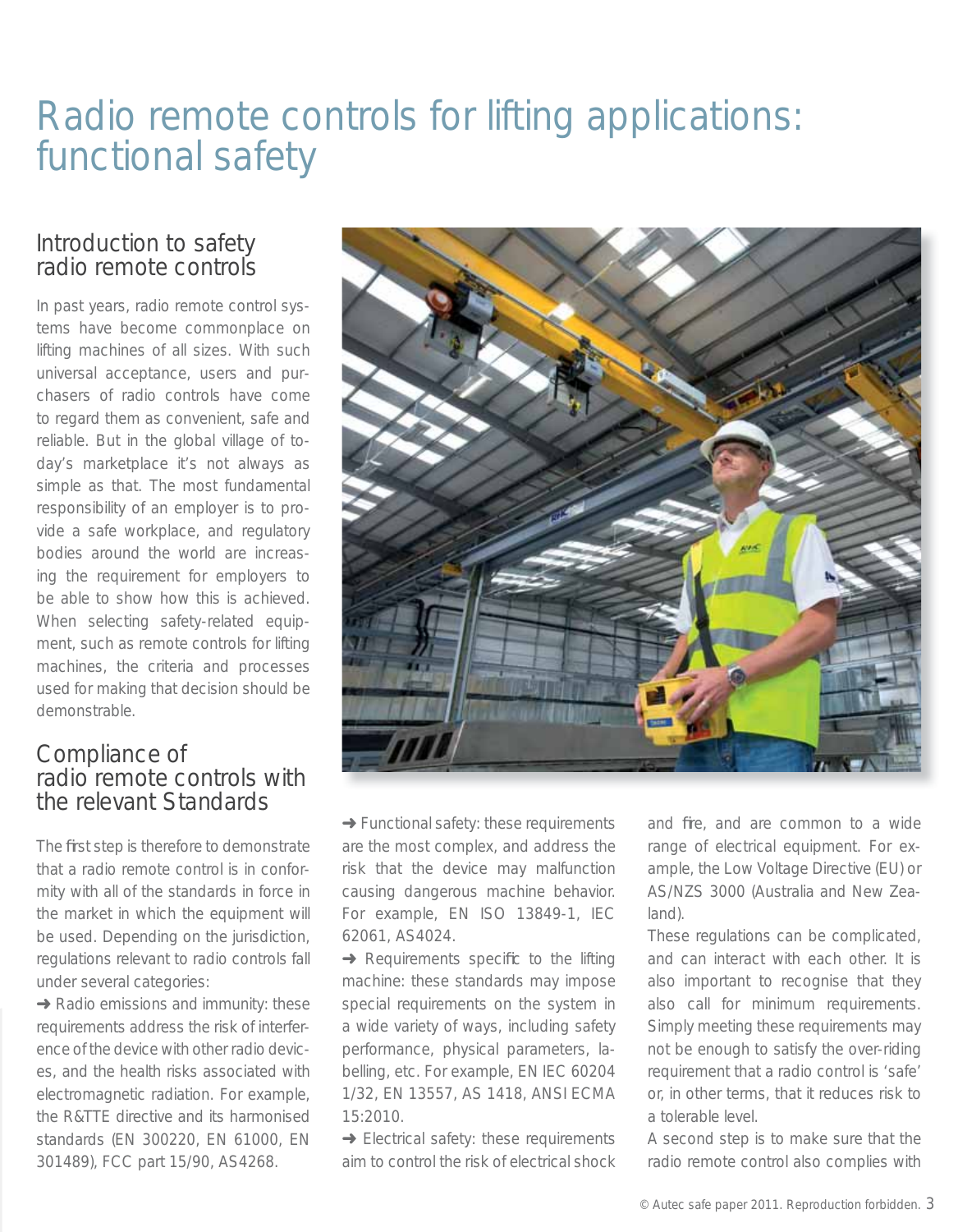the suitable protection level resulting from the evaluation of the risks ("Risk Analysis" is the correct procedure to be used for this task).

## How to tell if a radio control is suitable

Appearance is a very poor guide to the safety of a remote control, as some types that are fundamentally flawed look very similar to other radio control systems. There are, however, two things that can be examined with the naked eye:

 $\rightarrow$  Is the Stop button a mechanically latching type? As with all Stop buttons, those on radio controls should use positive-breaking normally closed contacts. Once activated, the Stop button should need to be manually reset before the radio control system can be used again. If the Stop button on a radio control system appears to be a standard pushbutton, then additional enquires are warranted.

**→** Does the radio control system use rechargeable batteries? Most 'safe' remote controls use rechargeable batteries for a simple reason - they are transmitting constantly once turned on, even if no command is active. This is necessary so that the radio control system fails safe in the event that communication between the transmitter and receiver is lost. Some radio control systems that use standard, non rechargeable batteries can employ them because they only transmit when a command is being given. While this results in a much lower power consumption and longer battery life, it drastically reduces safety.

Beyond these simple observations, purchasers should first look for compliance with the mandatory standards. The protection of the radio control system against faults should also be determined, normally considering both the Stop function and the motion controls separately. While manufacturers' selfassessments of the safety performance are useful, independent assessments from qualified laboratories (for example, notified bodies competent in functional safety) are clearly more valuable.

But the best defence that a purchaser can have against selecting an inappropriate radio control is to build up some knowledge of the technology so that the choice is not based on price, appearance, or manufacturers' unsupported claims, but on sound principles.

# Reliability versus safety

Many "unsafe" radio controls find their way onto lifting machines because purchasers are unaware of the requirements, or lack the knowledge to apply them correctly. In some cases, the lack of attention by the manufacturer of the radio control system to safety issues is reflected in the overall build quality, and the user becomes aware of the poor performance. But in other cases, the user may be quite satisfied with the day-to-day use of an unsafe radio control. This is not surprising, because performance under fault conditions is a very different thing to basic functionality. As with most safety issues, inattention to the safety needs can go unpunished for much of the time - the shortcomings are only exposed when something goes wrong, sometimes with tragic consequences.

# What next?

As outlined in these first paragraphs, safety in radio remote controls involves different aspects, which are thoroughly explained in the next sections of this paper. The first section "Safety in digital Communication" explores concepts related to radio transmission. This is of high importance since a safety related

message must be properly protected from the interferences of an open and congested radio spectrum. The Safety Functions typical of control systems in machinery applications are considered in the section "Failsafe radio remote controls". Here some techniques used to ensure that these functions are properly protected against dangerous faults are also described. The final part, "Functional Safety", deals with the fundamental principles of safety in control systems. This knowledge sets the basis of system classification regarding safety performances, with an eye on the present standards and on the value of product certification for Functional Safety.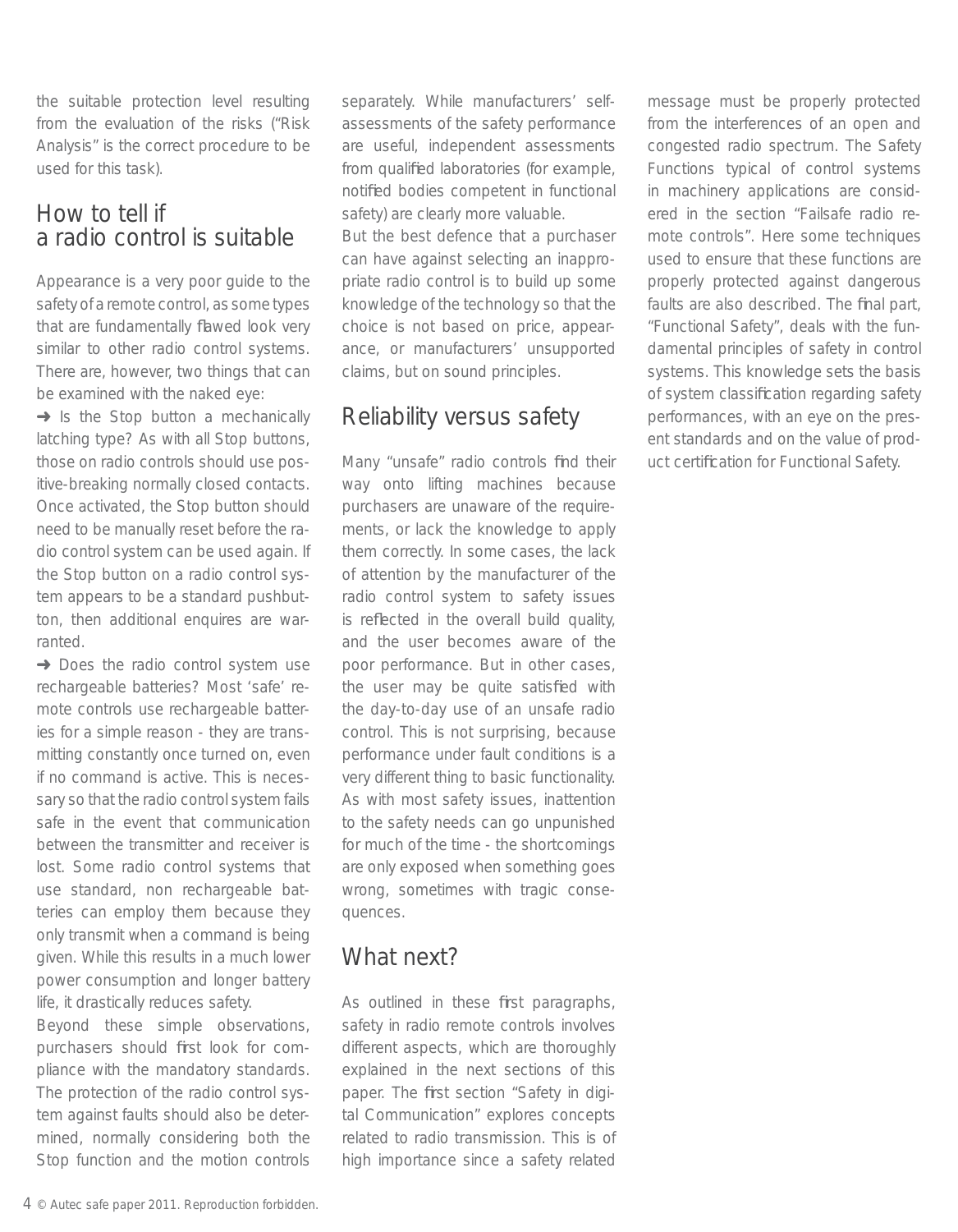# Safety in digital communication

Safety is the principal requirement of any machine, and must be properly assessed and verified for each component. This is particularly important for machines such as cranes and hoists that typically operate above and around personnel, where uncontrolled motion could present many hazards. Of course, it is even more critical in the protection of people who work on platforms. The control system of these machines is required to behave in a safe manner, even in the presence of faults. When wireless control is used, analyzing the safety performance becomes more complex, and some knowledge of the terminology and techniques used can aid in understanding the requirements.

The following section introduces this topic, explaining the basic principles for those involved in choosing and using radio remote controls for cranes and other machines. We will, in particular, analyze some safety-related concepts in digital communication.

A remote control system typically comprises two main components - the transmitter and the receiver. The transmitter accepts operator commands from pushbuttons, joysticks, and other devices and encodes these commands into a message that is sent to the receiver. The receiver detects this message, decodes it to retrieve the commands, and then performs the commands that it was given. In most cases, these messages are sent over a radio link, but other media such as infrared or fibre-optics are sometimes used - most of the design principles discussed here are common to them all.

A wireless control system must protect



the link between the transmitter and receiver against several potential hazards. For example:

**→ External EMI noise or other interfer**ence must not cause unwanted motion of the machine.

→ Each transmitter/receiver pair must be uniquely coded to prevent control of the wrong machine.

 $\rightarrow$  There must be a suitable response time for commands to be executed - in particular a maximum guaranteed time for recognition of a Stop command. Furthermore, this protection of the com-

munication link and its response time must be maintained, even in the event of a fault. Below, we explore some of these techniques that can be used to protect a wireless system against these risks.

# Managing interference: communication errors

The past few decades have seen the rapid proliferation of wireless communication systems, with large increases in both the number of applications, and in the number of units in use. With an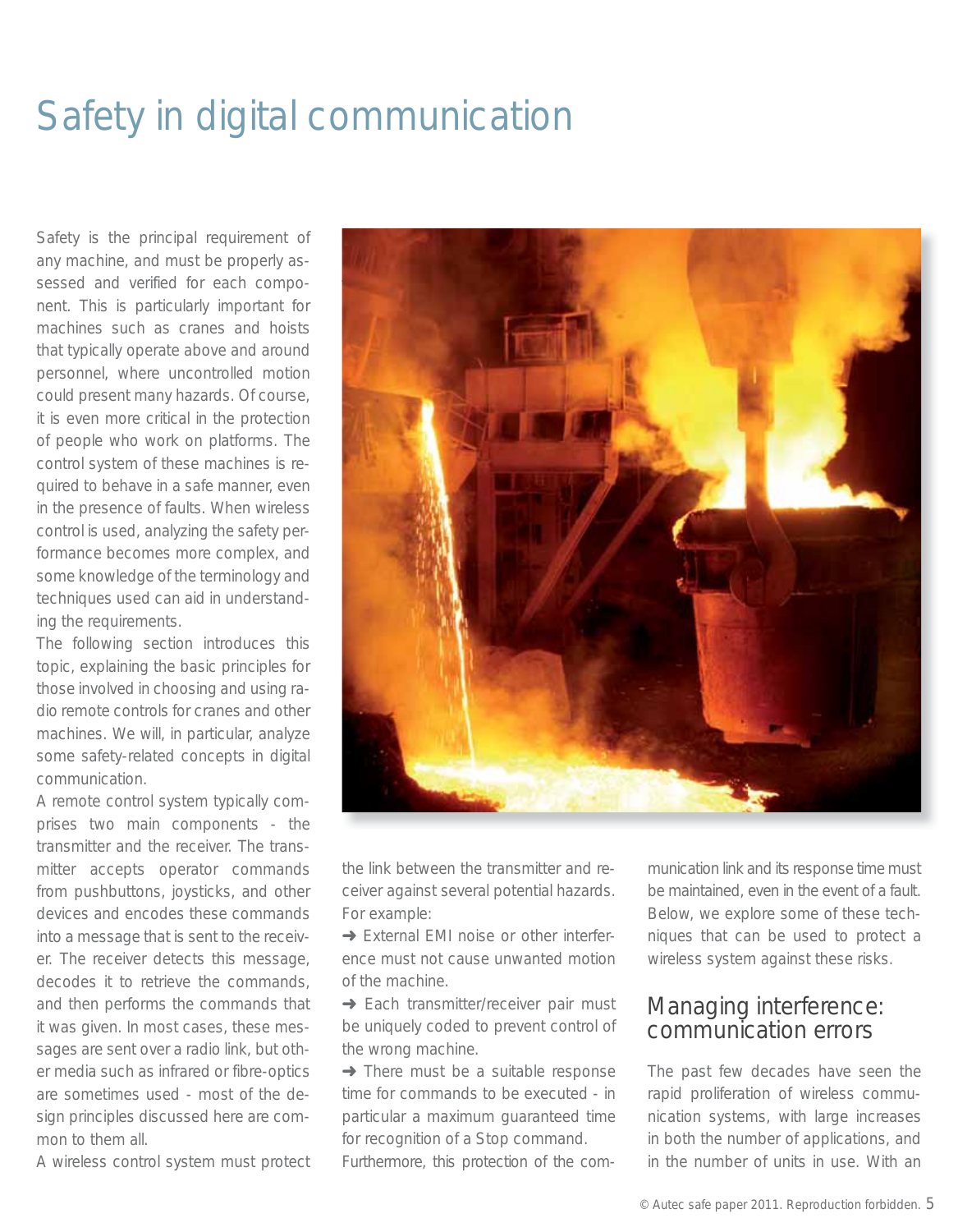increasingly congested radio spectrum, the resolution of interference problems is becoming fundamental to both safety and reliability.

In a wireless control system, the messages sent from the transmitter to the receiver (often referred to as telegrams) contain the commands that the operator is giving to the machine. Obviously it is vital that these commands are understood correctly at the receiver, and any damage or corruption of the telegram does not result in erroneous machine motion. To that end, each telegram must include some additional information to function as an error-check so that the receiver can ensure that the telegram was received correctly. Errordetection methods are heavily founded in mathematics, and vary in complexity and efficiency.

Typically, though, special coding systems are used such that a small change in the input data (i.e. the commands for the RRC system) causes a large change in the telegram. This minimizes the chance that two (or more) errors could cancel each other out, and make a damaged telegram appear valid.

In fact, the number of simultaneous errors that would need to occur in order to defeat an error-detection system is a measure of its effectiveness, and is called Hamming Distance (referred to here as HD)– a higher number indicates a better system.

## Managing interference: co-existence with other wireless control systems

Control systems that communicate over wires (or optical fibres) are relatively simple to manage, because there are a limited number of devices connected on the network which use standard communication protocols - for example, Modbus, Profibus, DeviceNet, Canbus, etc.

In a radio remote control application, however, the communication medium is open. This means that we can never guarantee that the receiver will not be exposed to messages being transmitted by other remote control systems, even those located far away. In this case, the use of standard protocols increases the similarity between telegrams on different devices, thus increasing the risk that an overheard telegram from another system may be inadvertently decoded and accepted.

Such an occurrence cannot be considered a random event (such as noise damaging a telegram) – on the contrary, it is a systematic risk.

Use of proven proprietary telegram protocols helps protect against interference from other types of systems. But in order to avoid problems with similar systems from the same manufacturer, it is also vi-

tal that there is rigorous management of unique (non repeatable) identity codes for each safety radio control system.

## Managing interference: sharing the radio spectrum

Like many of the world's natural resources, the radio spectrum is finite, and some means must be provided to share it amongst the increasing number of people and devices seeking to use it. This is usually obtained by partitioning the available spectrum into as many "frequency channels" as possible, whilst maintaining sufficient spacing between them to avoid interference. The more channels that are available, the larger the number of systems that can successfully co-exist on the same site. The maximum number of channels is set by regulatory as well as technical constraints.

# focus on... measures of error-detection



The Hamming Distance (HD) between two strings of equal length is the number of positions at which the corresponding symbols are different. Put another way, it measures the minimum number of substitutions required to change one string into the other, or the number of errors that could transform one string into the other (e.g.: the Hamming Distance between "bored" and "robed" is 2, and between 1001100 and 1011001 is 3).

Some existing standards specify a required HD of 4 – this is easily achievable with modern techniques, but may still be insufficient for systems having long telegrams (e.g. a radio remote control with many commands) and/or telegrams that are sent very frequently (as is normal for radio control systems in order to have fast reaction times).

The ultimate measure of error-detection performance is that of Residual Error Probability - i.e. the probability that an error is not detected. Under given conditions, increasing the Hamming Distance will result in a reduction of the Residual Error Probability. The latest generation of state-of-the-art radio remote controls use coding systems with Hamming Distances in the range 8 to 15 - which reduces Residual Error Probability below 10<sup>-9</sup> (one in a billion) or even below 10-15 (one in a million billion!)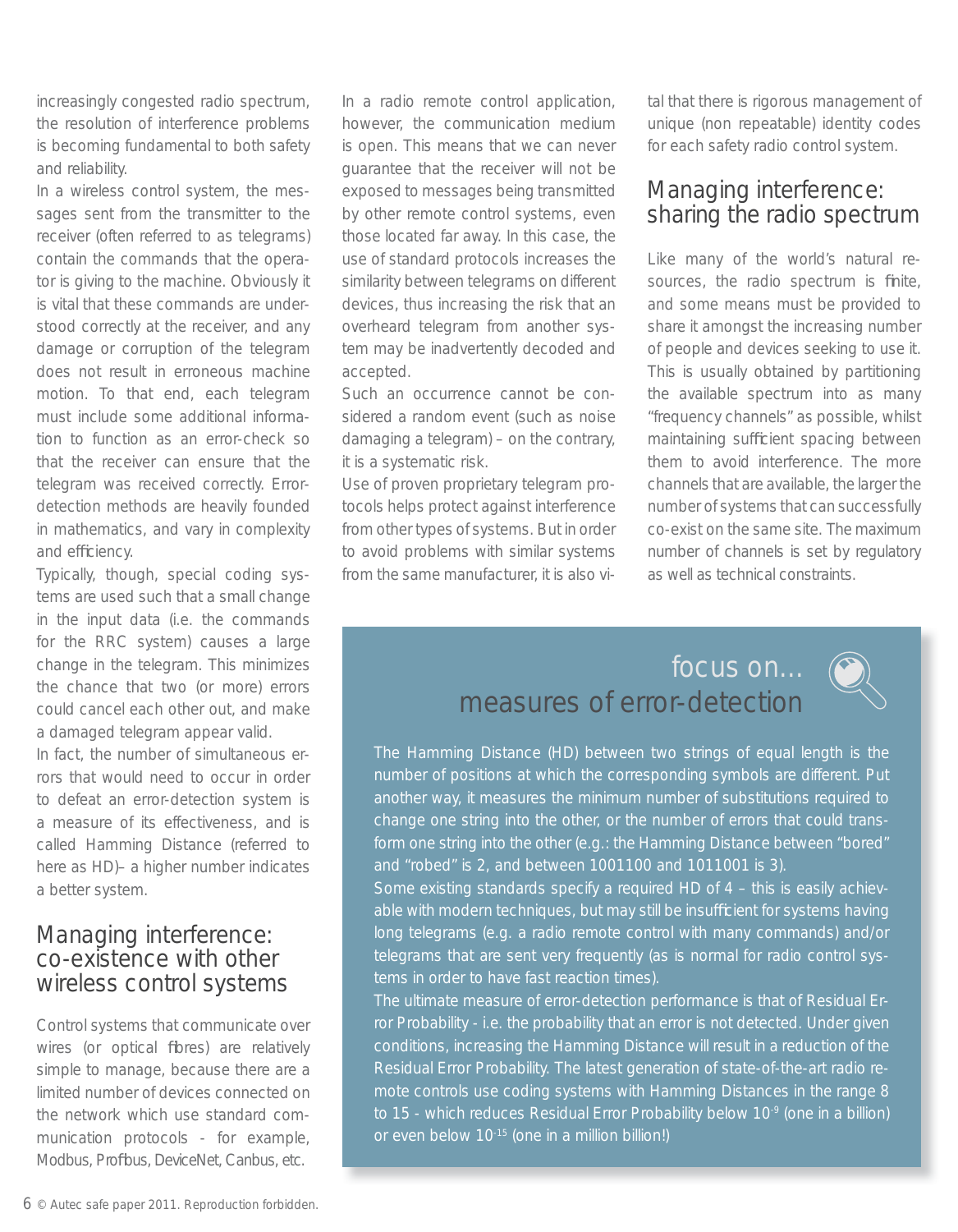# focus on... ( ensuring unique identity codes



To ensure that only the correct machine is controlled, different radio systems must be distinguished from each other by each having a different ID number, common for each receiver/transmitter pair, but different between systems. One common method is to use a number of small switches or links to set the code number in the transmitter and receiver - typically about 16 switches are used. The switches may be set in the factory to a different value for each system, or this may be left for the purchaser to do. In either case, there are serious problems with this approach:

- → More than one remote control may be set with the same code because the manufacturer re-uses them.
- → Two or more users may co-incidentally set their codes the same.
- **→** One of the switches or links may move, or become contaminated, changing the ID number.
- **→** A person may tamper with the ID number of the transmitter or receiver.
- → This system may not comply with some regulations, for example, that the address system be "failsafe and tamperproof" (EN IEC 60204-32, AS1418.1).
- A safer approach is for the manufacturer to assign an ID code to each system that is guaranteed unique in the world. The ID code may be stored in a removable sealed module to prevent tampering, yet enabling simple exchange if service is required.

Another possibility is to memorise a different serial number on each unit, and then provide controlled and safe procedure for pairing a transmitter to a receiver before installation.

For some very low quality systems changing the radio frequency can be performed only by the manufacturer or a service agent, because it may require substitution of internal modules or components. This is a very old-fashioned approach - certainly not one suitable for today's crowded wireless environments. A better solution that is also common are radio modules featuring "frequency synthesizers": here the operating channel can be chosen in various ways - by means of dip switches or rotary selectors, or blindly changed with a special procedure, or even automatically changed at every power-on. Typically, at least 32 non-overlapping channels are usually provided.

This seems to be a simple and practical solution, but unfortunately, with the continuous growth in number of wireless devices, the effective manual management of channels is now not a simple task in a busy working yard or industrial plant. New systems may come in and out of the site many times during the day - compromising even the most accurate channel plan. It is likely that the devices will be from various manufacturers; so changing the operating frequency may require knowing many different procedures.

That's why technology improvements that automate channel management,

or even overcome the need for it, have been proposed by some remote control manufacturers.

When a transmitter is equipped with a built-in receiver (together referred to as a *transceiver*), it may provide an *automatic channel selection* capacity. The transceiver can monitor the amount of traffic on each channel, and choose to operate on the least congested among them. The selection may be made when the system is started, or continually while the system is in use. The former is simpler to implement, any will operate satisfactorily in many situations - but the operator may be occasionally forced to restart the system as the interference environment changes.

For a system to actively manage the operating channel while the system is running requires more technical complexity, as a transceiver will also be required on the receiver side. But the improvement that this offers is that the system can maintain a stable link even with varying interference profiles, as long as the operator remains within the operating range.

Thus, the use of transceiver radio modules is needed to implement advanced frequency agility for interference avoidance. With a radio channel then available in both directions, data-feedback from the machine to the operator becomes a simpler task than in the past, allowing for a higher refresh rate and easier installation.

Though not itself a safety function, in some applications, data-feedback may undoubtedly add to the overall safety of the system. For example, critical operating parameters of a crane (such as wind speed and hook load) may be monitored by the operator directly on a display mounted on the portable transmitter, so that he could act before an automated safety reaction of the control system occurs.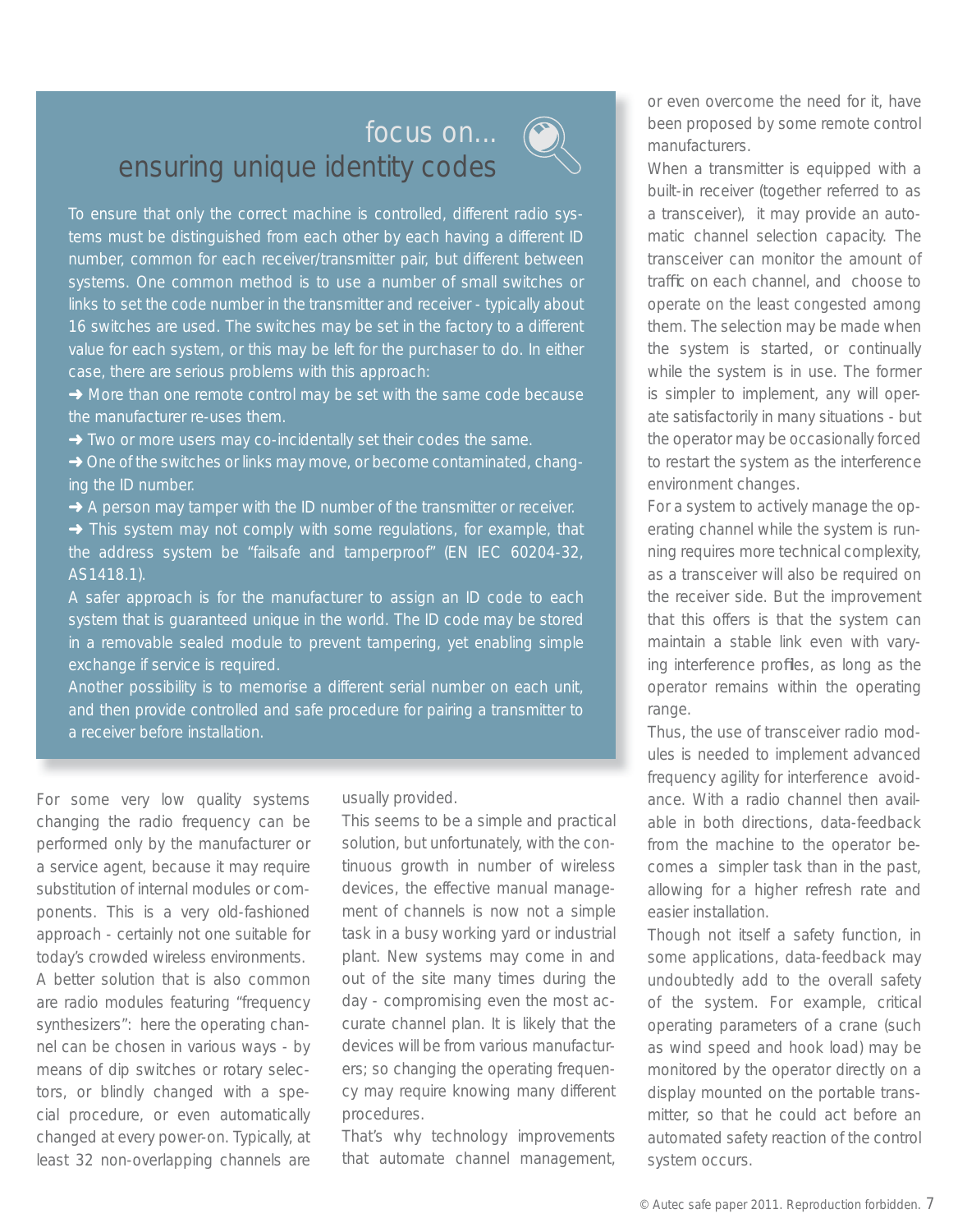# focus on... ( sharing the radio spectrum: techniques across the world



These techniques for automatically managing the operating frequency are certainly advantageous, and are mandated in regulatory standards all over the world. On the other hand, as different markets are differently regulating the radio spectrum, we are far from reaching a worldwide standard.

For example, Japanese ARIB STD-T67 requires a "Carrier Sensing Device" to test the presence of a radio wave on the selected channel, before initiating any transmission; once a channel is assessed as free, it can be occupied indefinitely; if it is found busy, it simply cannot be used.

European EN 300220 specifies a "Listen Before Talk (LBT)" spectrum-access technique, which asks that the channel is tested periodically before every one second transmission; the standard also encourages "Automatic Frequency Agility (AFA)" to avoid busy channels. The additional technical complexity is rewarded with the permission to use almost all of the 863 - 870 MHz band without the need to observe the very strict duty cycle limits applied to conventional devices.

A totally different approach is used in "Frequency Hopping Spread Spectrum (FHSS)", as specified by the American standard FCC 47 CFR part 15.247 and its Canadian and Australian equivalents.

Here the radio communication must use a frequency that is periodically changing according to an agreed sequence of "hops" known to both the transmitter and receiver, but that appear random. Each channel can be used for a very short time (tens to hundreds of milliseconds), while it is also necessary to wait a much longer period (seconds to tens of seconds) before repeating the hopping sequence.

This way many similar systems operating on the same site are very unlikely to jump with synchronized sequences; in practice they will never or rarely collide, thus removing the need for frequency coordination. The complexity of such a system is quite high, but the relevant standards offer a much higher transmission power limit, because the average power on any channel remains low – this in turn allows for an extended reliable communication range.

A fixed channel device may operate normally in the presence of a frequency hopping system, because it will usually be able to withstand very short interference bursts. But, as the number of frequency hopping systems in a location grows, the situation for the fixed channel device will sooner or later become unsustainable. For that reason, the European standard EN 300220 also suggests combining together FHSS and LBT in an even more powerful interference avoidance technique to give the best outcome for coexistence amongst all types of spectrum users. This is now offered in the most advanced RRC systems, and is expected to become more widely adopted in the coming years.

# Response time

The minimum response time of a radio remote control system is dependant on the data rate, which is itself dependant on the quality of the telegram used, the radio components, the noise level, and the operating distance. Response times in the range of 100 milliseconds are normally perceived by an operator as instantaneous, and are usually much less than the response time of other electromechanical components. From a safety viewpoint, though, the *maximum* response time is more important. The actual response time of the control system may increase above the theoretical minimum due to interference causing some telegrams to be damaged, and thus rejected. This delays the reception of a valid telegram, and during this period operator commands will not be put into action. Clearly this is a potential hazard which must be managed. After a predetermined amount of time has elapsed without a valid message from the transmitter, the receiver must perform a stop and bring the machine to a safe state. The permitted time may vary from application to application, though the most common limits are between 0.5 and 2 seconds, as required by EN IEC 60204- 32 and AS1418.1. The mechanism by which the loss of valid signal reception for a period of time causes the machine to revert to the stop state is called a Passive Stop, and is a fundamental requirement of a safety radio control.

Another such requirement is a Stop button or other actuator that the operator can use to quickly bring the machine to a safe state. For this function the maximum response time set in EN IEC 60204-32 is 550 ms; but it is necessary to consider the specific requirements needed in the real application, which may be shorter. The Stop pushbutton must be a normally-closed type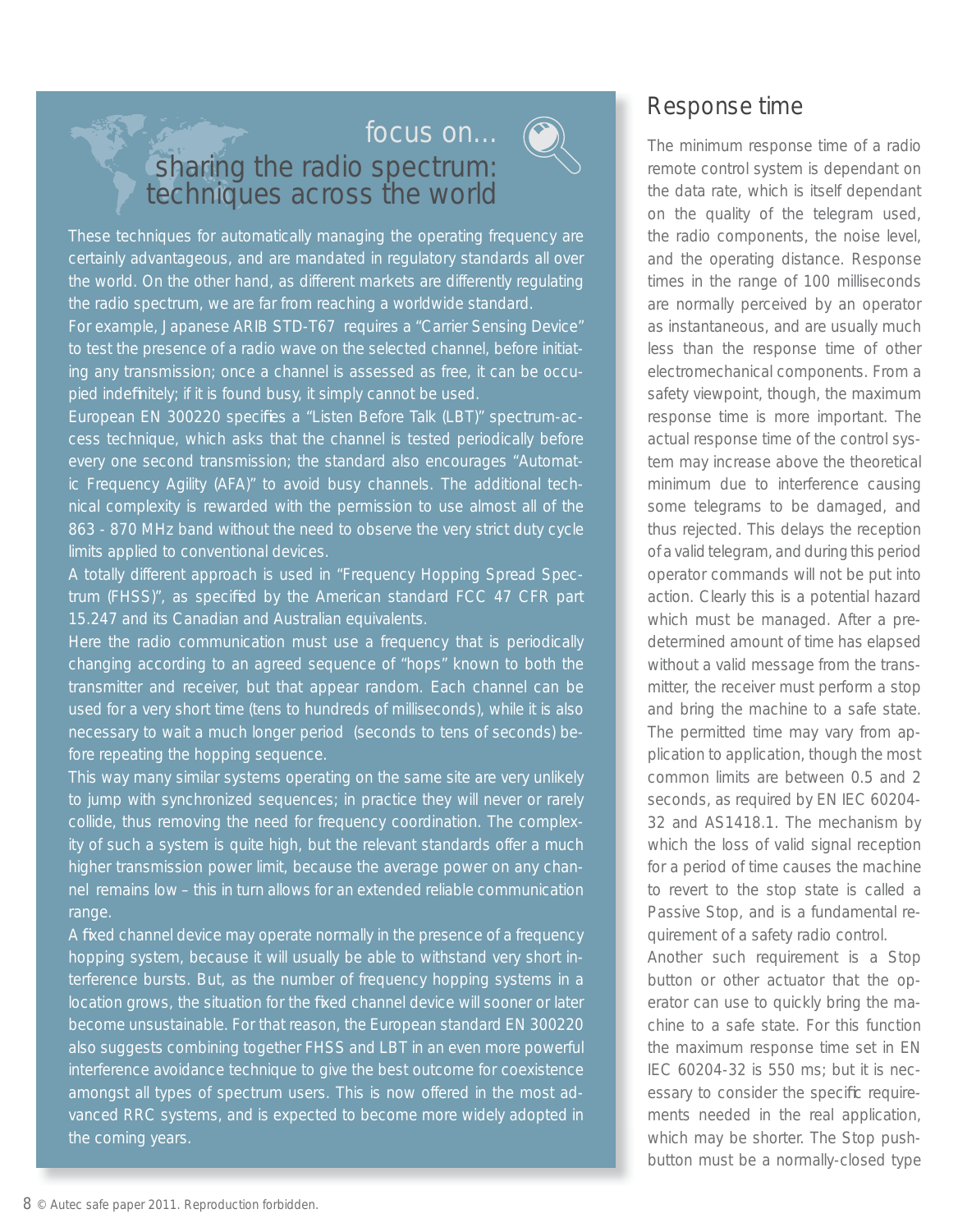with positive-break contacts – i.e. the operating force of the button must act directly on the contacts to force them apart without reliance on springs or other mechanisms. Standard pushbuttons with normally-open contacts are completely unacceptable for use as Stop actuators in safety systems.

Some radio control types use the Stop button to simply turn off the transmitter, and rely on the loss of signal at the receiver to cause a Passive Stop. The disadvantage of this technique is that of response time - the machine will not revert to the safe state until the Passive Stop time has elapsed. A better solution is to send a dedicated stop-telegram to the receiver when the operator presses the Stop button, a technique known as an Active Stop. This results in a rapid response time if the stop-telegram is received correctly. If it is not, the system will stop anyway after the Passive Stop time due to loss of the normal telegram. The mix of these two techniques can therefore provide the best of both worlds: the rapid response time of the Active Stop and the safety net provided by the Passive Stop.

| <b>Frequency Management</b>                                    | Pros                                                                                                                                                                                                  | Cons                                                                                                                                                                                                                                                         |
|----------------------------------------------------------------|-------------------------------------------------------------------------------------------------------------------------------------------------------------------------------------------------------|--------------------------------------------------------------------------------------------------------------------------------------------------------------------------------------------------------------------------------------------------------------|
| Fixed frequency with PLL synthesizer                           | Simpler, cheaper; when proper<br>frequency coordination is pos-<br>sible, it operates very well                                                                                                       | Needs frequency coordination<br>of all devices present in the<br>same site; in practice, periodic<br>re-tuning will be needed as the<br>environment changes                                                                                                  |
| Listen Before Transmit +<br><b>Automatic Frequency Agility</b> | Automatic frequency coordina-<br>tion; allows use of a broader<br>frequency range in Europe                                                                                                           | Higher complexity; if many de-<br>vices are present on the same<br>site, full advantage is obtained<br>only when all devices in the<br>same site use LBT: it only reach-<br>es its full potential when regula-<br>tions mandate its use, and are<br>enforced |
| <b>Frequency Hopping</b>                                       | No need for frequency coordi-<br>nation; mitigation of fading ef-<br>fects; allows use of a broader<br>frequency range in Europe; al-<br>lows use of a higher power in<br>North America and Australia | Higher complexity; not permit-<br>ted in all jurisdictions; it may<br>suffer communication delays<br>in the presence of many fixed-<br>frequency interferers                                                                                                 |
| Frequency Hopping +<br>Listen Before Transmit                  | Same as Frequency Hopping +<br>seamless avoidance of interfer-<br>ence                                                                                                                                | Highest complexity; not per-<br>mitted in all jurisdictions; as for<br>LBT-AFA, full advantages are<br>obtained when all devices in the<br>same site use LBT                                                                                                 |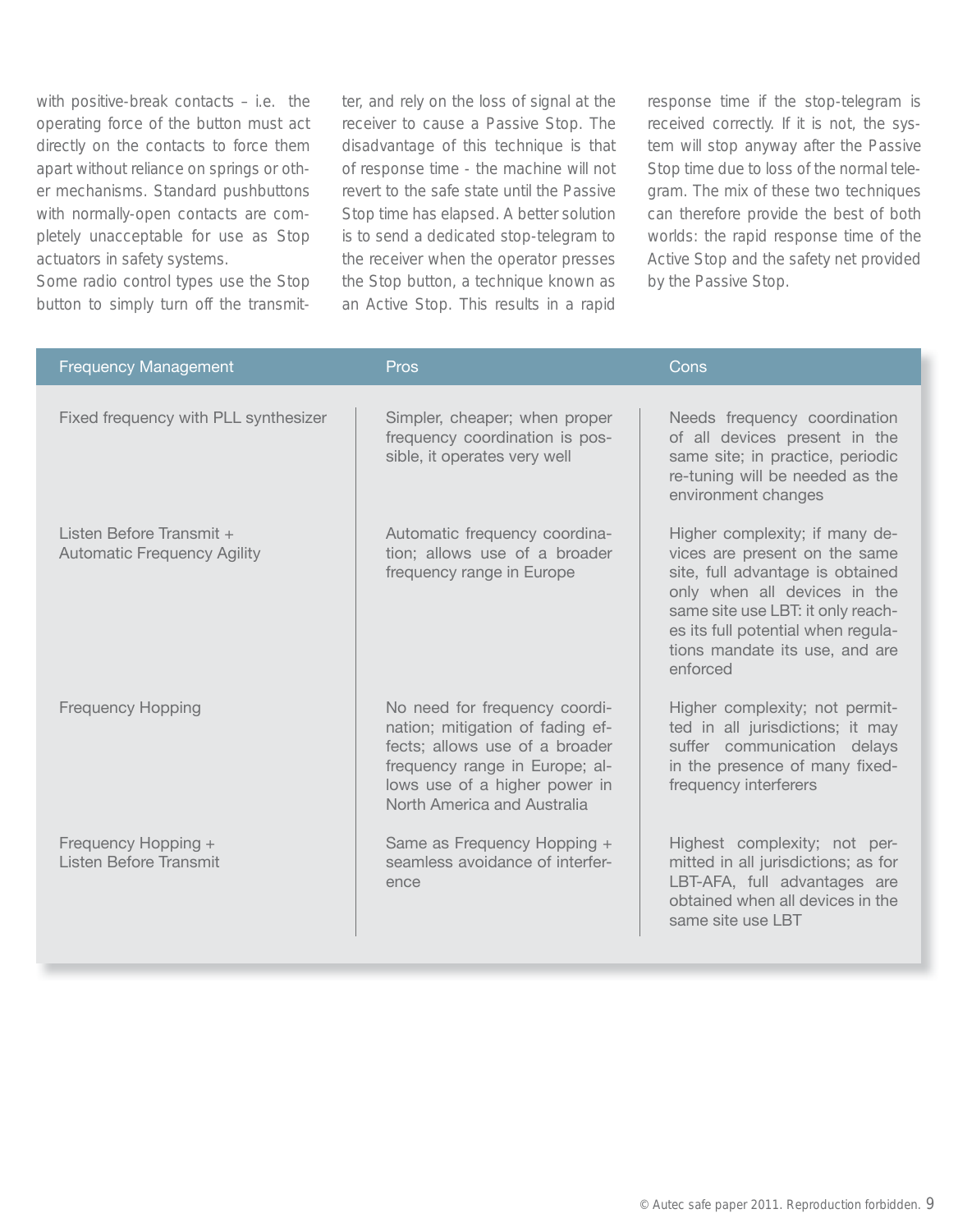# Failsafe radio remote controls

As stated in the previous parts of this paper, the primary safety function of the radio remote control system must be the ability to bring the machine to a safe state. Protection of the Stop function against faults is therefore clearly critical. It should be noted, though, that protecting the Stop system is not enough to achieve a safe system, as it is reliant on the human operator to take appropriate and timely action in an emergency. The operator may not be present, or not be aware of the hazard, may not react in time, or may even take some action that makes the hazard worse. Some benefit is gained by ensuring that an unused transmitter turns off (initiating a stop condition) when it has been idle for a period of time. But again, this alone is not sufficient - the radio control system must be protected against faults that cause the initiation of unexpected motion, without requiring the operator to activate the Stop. For that reason, we consider here the safety performance of a remote control based on two possible failures:

**→ Failure of the Stop function.** 

**→ Unintended Movement From Stand**still caused by a fault (also called UMFS protection).

# Duplicate Stop outputs

One of the most predictable hazardous faults that could occur in a radio remote control system is that the Stop output does not turn off when required. Typically, this problem is addressed by using two Stop outputs, both of which could independently take the machine to a safe state. While this is definitely



# focus on... UMFS protection



Unintended Movement From Standstill (UMFS) protection avoids any unwanted movement from any single fault affecting the control system. This function automatically maintains the machine in the safe state in presence of faults or errors, when actuators are in the neutral position.

In Europe, the Machinery Directive 2006/42/EC requires that reasonably foreseeable misuse must be taken into account. Annex I, section 1.2.2, requires that "When designing and constructing machinery, and when drafting the instructions, the manufacturer must envisage not only the intended use of the machinery but also any reasonably misuse thereof". Statistics confirm that human behaviour in emergency conditions is difficult to predict, and often could even worsen the situation. This emphasises that UMFS protection is becoming a necessary measure to reduce risks. A correct risk analysis not only calls for the protection of the Stop function, but also requires that the UMFS protection be handled as a safety function.

Also in the USA, the unintentional actuation of a motion must be protected. The ANSI ECMA 15:2010 "Specification for Cable-less Controls for Electric Overhead Travelling Cranes), section 4.14, requires that "Functions controlling motion shall use adequate protection against unintentional actuation".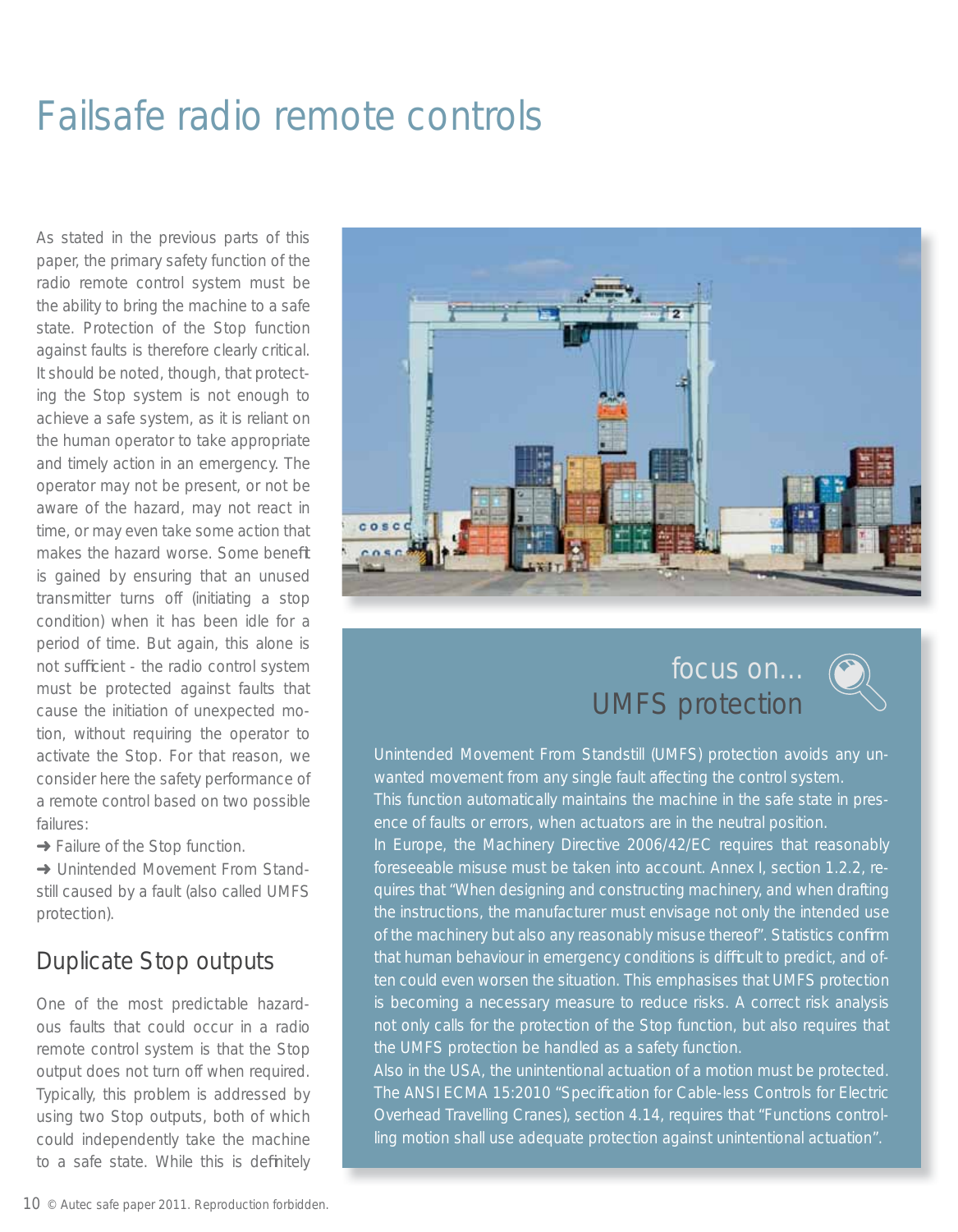# standards for radio remote controls

| <b>EMC Standards</b>   |                                                                                                                                                                                                                                                                                                   |  |
|------------------------|---------------------------------------------------------------------------------------------------------------------------------------------------------------------------------------------------------------------------------------------------------------------------------------------------|--|
| EN 301 489-3           | Electromagnetic compatibility and Radio spectrum Matters (ERM);<br>ElectroMagnetic compatibility (EMC) standard for radio equipment and services;<br>Part 3: Specific conditions for Short-Range Devices (SRD) operating on frequencies be-<br>tween 9 kHz and 40 GHz                             |  |
| EN 61000-6-2           | Electromagnetic compatibility (EMC) - Part 6-2: Generic standards - Immunity for industrial<br>environments                                                                                                                                                                                       |  |
| EN 61000-6-3           | Electromagnetic compatibility (EMC) - Part 6-3: Generic standards - Emission standard for<br>residential, commercial and light-industrial environments                                                                                                                                            |  |
| EN 300 220-2           | Electromagnetic compatibility and Radio spectrum Matters (ERM); Short Range Devices<br>(SRD); Radio equipment to be used in the 25 MHz to 1000 MHz frequency range with power<br>levels ranging up to 500 mW; Part 2: Harmonized EN covering essential requirement                                |  |
| ISO 7637-2             | Road vehicles – Electrical disturbances from conduction and coupling –<br>Part 2: Electrical transient conduction along supply lines only                                                                                                                                                         |  |
| ISO 7637-3             | Road vehicles – Electrical disturbances from conduction and coupling –<br>Part 3: Electrical transient transmission by capacitive and inductive coupling via lines other<br>than supply lines                                                                                                     |  |
| ISO 10605<br>EN 50 371 | Road vehicles – Test methods for electrical disturbances from electrostatic discharge<br>Generic standard to demonstrate the compliance of low power electronic and electrical<br>apparatus with the basic restrictions related to human exposure to electromagnetic fields<br>(10 MHz - 300 GHz) |  |

#### Environmental Standards

| IEC 60529<br>IEC 60529-A1 | Degrees of protection provided by enclosures (IP Code)                                      |
|---------------------------|---------------------------------------------------------------------------------------------|
| IEC 60068-2-1             | Environmental testing - Part 2-1: Tests. Test A: Cold                                       |
| IEC 60068-2-2             | Environmental testing - Part 2-2: Tests. Tests B: Dry heat                                  |
| IEC 60068-2-6             | Environmental testing – Part 2-6: Tests. Test Fc: Vibration (sinusoidal)                    |
| IEC 60068-2-27            | Environmental testing – Part 2-27: Tests. Test Ea and quidance: Shock                       |
| IEC 60068-2-30            | Environmental testing – Part 2-30: Tests. Test Db: Damp heat, cyclic (12h+12h cycle)        |
| EN 60068-2-31             | Environmental testing – Part 2-31: Tests. Test Ec. Rough handling shocks, primarily for     |
|                           | equipment-type specimens                                                                    |
| EN 60068-2-64             | Environmental testing – Part 2-64: Tests. Test Fh. Vibration, broadband random and guidance |

#### Electrical Safety Standards

| IEC 60950-1<br>EN 50178<br>IEC 60204-1<br>EN 13557<br>IEC 60204-32 | Information technology equipment $-$ Safety $-$ Part 1: General requirements<br>Electronic equipment for use in power installations<br>Safety of machinery — Electrical equipment of machines — Part 1: General requirements<br>Cranes - Controls and control stations<br>Safety of machinery — Electrical equipment of machines — Part 32: Requirements for hoisting<br>machines |
|--------------------------------------------------------------------|-----------------------------------------------------------------------------------------------------------------------------------------------------------------------------------------------------------------------------------------------------------------------------------------------------------------------------------------------------------------------------------|
|--------------------------------------------------------------------|-----------------------------------------------------------------------------------------------------------------------------------------------------------------------------------------------------------------------------------------------------------------------------------------------------------------------------------------------------------------------------------|

| EN ISO 13849-1 | Safety of machinery – Safety-related parts of control systems                                 |
|----------------|-----------------------------------------------------------------------------------------------|
| IEC 62061      | Safety of machinery – Functional safety of safety-related electrical, electronic and program- |
|                | mable electronic control systems                                                              |
| IEC 61508      | Functional safety of electrical, electronic, programmable electronic safety-related systems   |
| IEC 61784-3    | Industrial communication networks - Profiles - Part 3: Functional safety fieldbuses - General |
|                | rules and profile definitions                                                                 |

Functional Safety Standards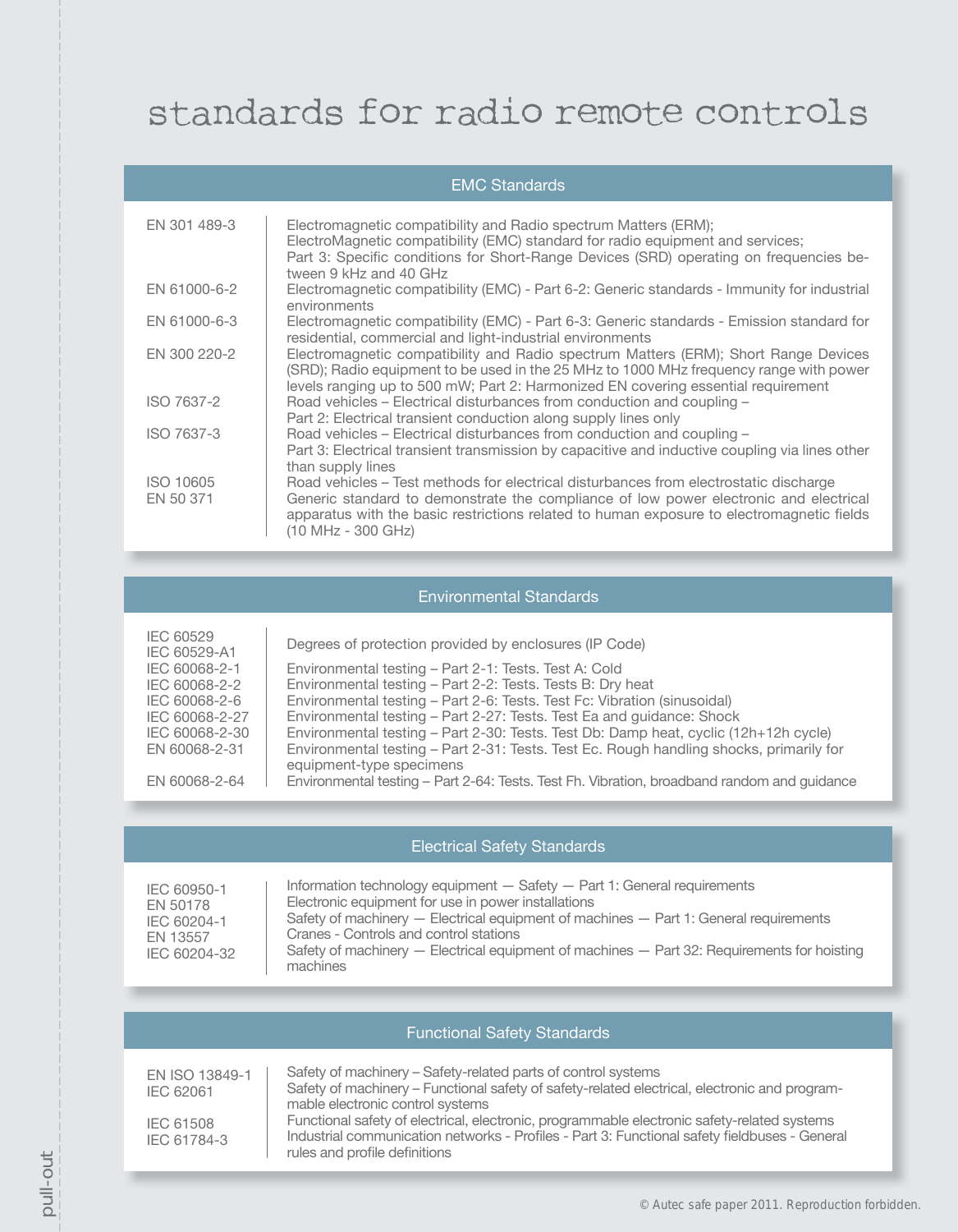# safety glossary

#### CCF (Common Cause Failure)

Simultaneous failure of different parts of a system as a result of a single event. This does not consider the case when the failures are a consequence of each other as in a chain of events.

#### Failsafe

Capability of a device or system to reach a safe state in case of fault.

#### Failure

An event in time where an item fails to perform a required function. After that, the item has a "fault"

#### Fault

A state of an item that is no longer able to perform a required function.

#### Functional safety

Part of the overall safety that depends on the proper working of the process or of the equipment in response to relevant inputs.

Example: a cage surrounding a machine that prevents the user from touching moving parts is not an example of functional safety. An interlocked gate with limit switches and safety contactor where opening the gate stops the movements of the machine is an example of functional safety.

#### Harm

Physical injury or damage to health. Its severity is considered during the risk assessment, and may be minor or even fatal.

#### Hazard

Potential source of harm. Hazard must not be mistaken for its consequences (such as burn, cut, crush injuries). Example of hazards are a motor, a piston, a pump, a knife. Different phases of machine's lifecycle pose different hazards.

#### Hazardous situation

Circumstance in which one or more persons are

exposed to an hazard. This exposure might result in harm either immediately or over a long period of time.

#### Manufacturer

Any natural or legal person who designs and/or manufactures something (e.g. machinery, radio remote control) and is responsible for its conformity with a view to its being placed on the market, under his own name or trade mark or for his own use.

In the absence of a manufacturer as defined above, any natural or legal person who places it on the market or puts it into service.

#### Reasonably foreseeable misuse

the use of machinery in a way not intended in the instructions for use, but which may result from readily predictable human behavior.

#### Risk

Combination of the probability that harm occurs and the severity of the harm. Risk = Probability x Severity.

#### Safety

Absence of unacceptable risks - risk reduction to tolerable levels.

#### Safety function

A function of the machine, the failure of which may result in an immediate increase of the risk. Failure of the safety function does not itself lead to harm, but this might occur if the failure happens in a hazardous situation.

#### Systematic failure

A failure having a deterministic relationship with its cause. This type of failure may only be eliminated by modifying the development / production processes or the operational procedures. Systematic failure may arise at the specification stage, during design, manufacturing, or installation as well as during design and implementation of any incorporated software.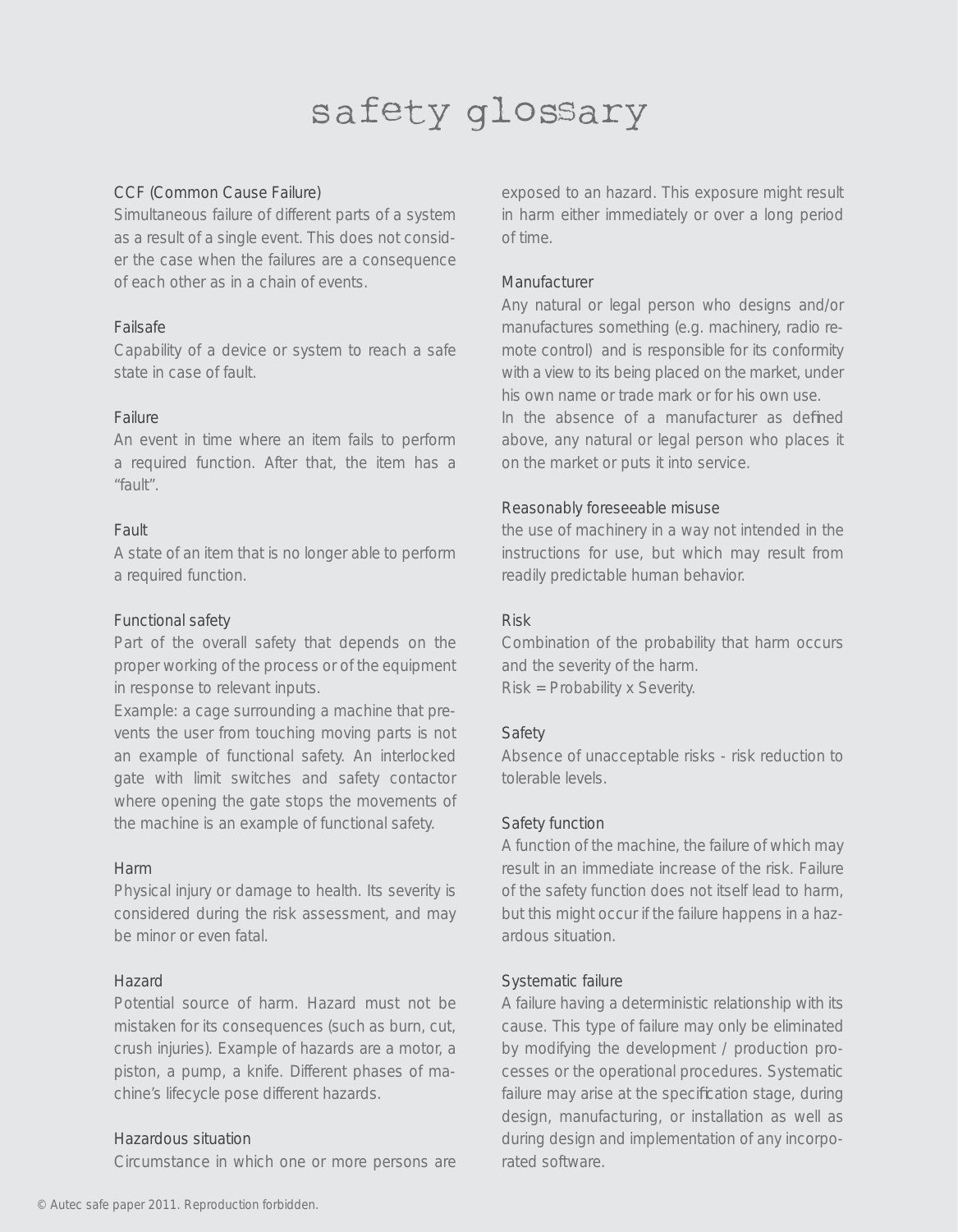# wireless communication glossary

#### AFA Automatic Frequency Agility

Capability of a device to change the operating frequency channel if it is unsuitable for use, e.g. if found busy after an LBT check. Some commercial equivalents: Automatic Channel Selection, Automatic Frequency Tuning,

#### (Frequency) Channel

The available radio spectrum may be sub-divided into smaller, non-overlapping, slices of frequencies. Ideally, if any system is able to keep its emissions inside that slice, and separate the signals sent on different slices, then many different communications may be held on the same time, each one on a different "channel", without interference from the others.

#### Duty Cycle

The proportion of time during which a transmitter is actively transmitting messages to the receiver, averaged over a one-hour period, and normally expressed as a percentage.

#### EMI noise

Electro-Magnetic interference, that is radio waves unwantedly emitted by electric-electronic equipment, which appear as "polluting" the environment where the RRC is operating. EMI from any device has to be reduced below specified emission limits; any device shall show a minimum immunity to EMI coming from others.

#### FHSS

Frequency Hopping Spread Spectrum, a technique of accessing the radio spectrum which involves jumping (hopping) continuously on different channels on a broad radio spectrum. The purpose is to minimize the effect of a fixed frequency interferer, as well as to cause the "shortest" interference to other systems.

#### Interference/Interferer

Often used with the same meaning as EMI noise, more appropriately refers to intentional radio-wave emitters that are using the same radio spectrum as the RRC, potentially causing imposition and disturbance to operation. An example interference source is a second RRC system.

#### **LBT**

Listen Before Transmit (or Talk), a technique of accessing the radio spectrum which involves checking periodically that a frequency channel is free, before using it.

#### Radio Spectrum/Frequency Band

A defined range of radio frequencies containing a number of channels available for use.

#### Response time

The time needed for triggering a corresponding action on the machine, after a command has been activated on a remote control transmitter.

#### Telegram

Coded message sent periodically from a transmitter to a receiver.

#### **Transceiver**

(Radio) Device capable of operating as a transmitter, as well as a receiver, enabling bidirectional communication.

#### Wireless control system/radio remote control (RRC) system

Different wordings to indicate the same meaning: a system with at least a transmitter and a receiver device, or two transceiver devices, capable of exchanging commands or data with a machine from a remote position.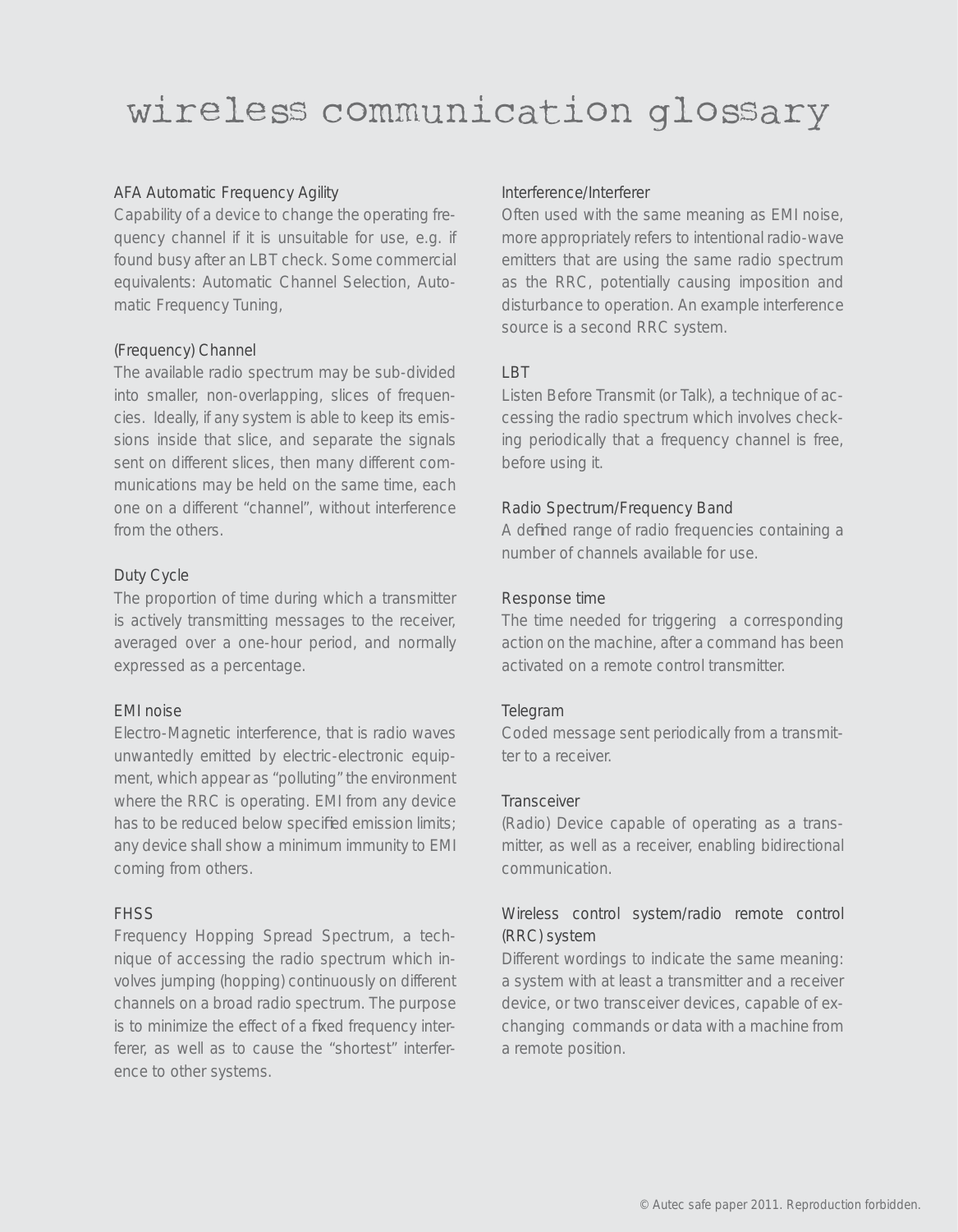# abstract

The use of electronic and programmable control systems in machinery for the manufacturing, logistics and construction sectors has proven in recent years that performance and safety can go hand in hand improving the quality of a workplace. The growing awareness of the benefits brought by "safety systems" also helped make these solutions more and more used and widespread, so that they are also becoming universally accepted and more economical than in the past. Furthermore, new worldwide standards are focusing on risk reduction as the most important objective to be achieved in the whole products' lifecycle.

When it comes to wireless control systems, they offer several advantages over cabled control systems, involving not only increased productivity, but also safer working conditions. As a result, even in the industrial machinery sector, safety today comes together with the highest technology, so that not only have we excellent performance, but we have excellent and safe performance.

When choosing the right radio remote control, manufacturers or installers must obviously take into account the overall safety of the system, which involves electrical and radio aspects, requirements relevant to the specific application and, most importantly, Functional Safety. Each control system that processes a certain input and returns an output aimed at reducing the risk beneath the tolerated level performs what is defined as a "Safety Function". These functions aim at reducing risks even in fault conditions, and their behavior and structure are described in detail in this paper. Radio communication aspects, as well as an explanation of safety-related international standards, are also dealt with in the document. Particular focus is dedicated to the new international standards that have come into force lately (EN ISO 13849-1 and EN IEC 62061), which introduced both probabilistic and quantitative aspects for the definition of safety functions, involving the entire products' lifecycle.

The ultimate aim of this document is to offer sound knowledge to identify control systems providing valid safety functions. There are several motivations for pursuing safety in the industrial sector. First of all an ethical reason: each human being deserves the best possible protection from hazards. On the other hand, reducing or eliminating risks will result, in the long run, in a reduction of costs related to workplace injuries (compensation, insurance premiums, downtime costs,…)

It is also true that laws require safety in the working environment, and so international regulations and standards are more and more committed to ensuring a safe workplace and to define measures to prevent accidents. Furthermore, given that the present state-of-the-art technology grants high safety levels and allows the reduction or avoidance of risks, we are now in a better position to select the right safety components to achieve effective protection.

Ways to check products' compliance with the standards are fully available, and independent organizations can certify the safety performance of components and machinery. Choosing those products that ensure the best possible protection also becomes a winning strategy as proliferation of these systems will result in cheaper safety technologies for all.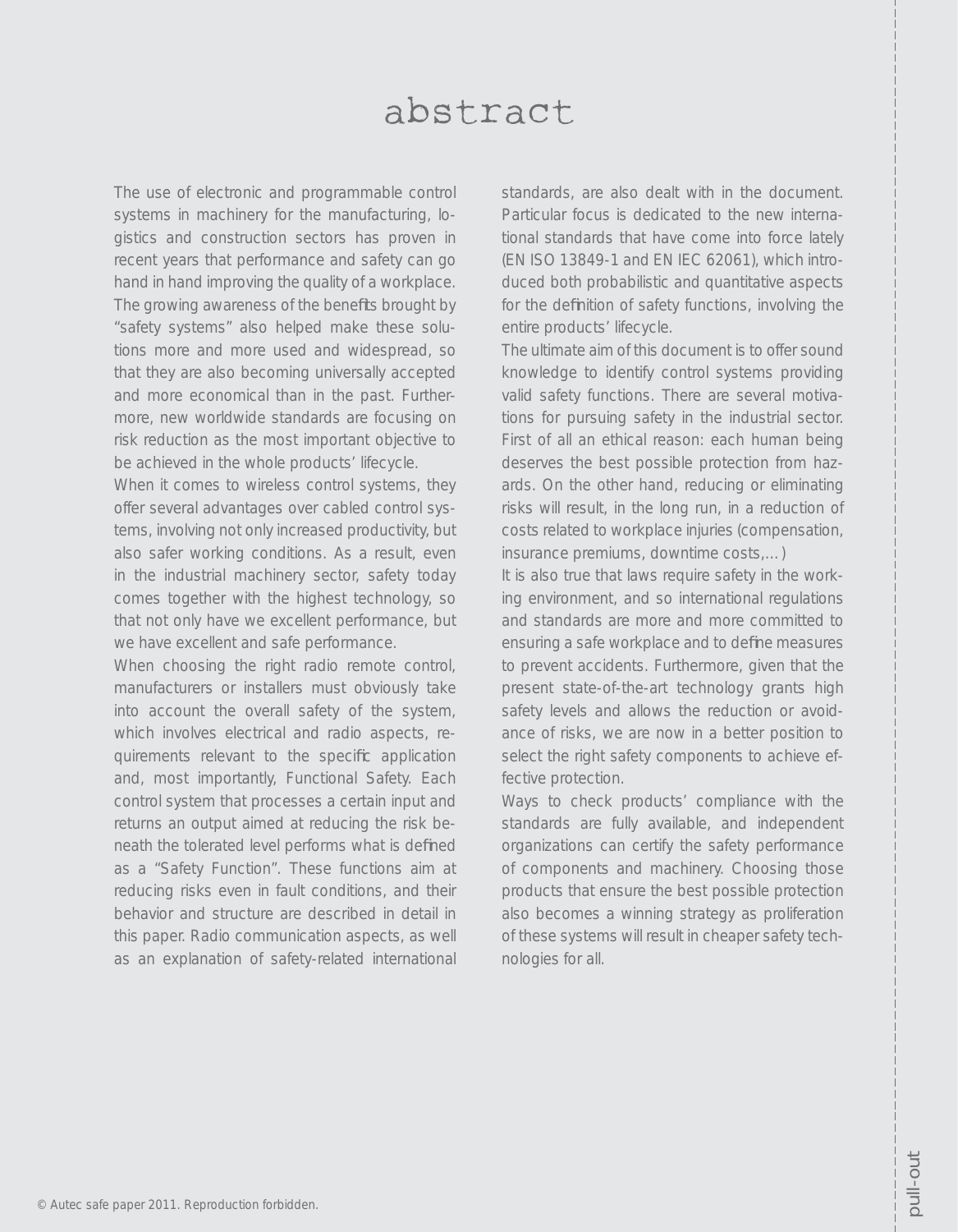an improvement over a single output, it is not a complete solution. If one of the outputs fails to switch off, then we are relying on the second output to stop the machine. But if there is no indication that the first output has failed, the radio control is now operating without the protection of a second Stop output. A manual inspection of the outputs may reveal a problem, but it is often impractical to schedule manual inspections at a close enough interval to ensure that a fault is detected before a second fault occurs. It is necessary for the control system to itself detect that a failure has occurred, and to prevent the machine from operating while only one output is operational. This duplication with faultdetection may also be called "redundancy with self-monitoring", and should be present in safety remote controls used on lifting machines. The Stop outputs from a radio control receiver may utilise a special class of relay known as a "safety relay". Despite their name, their design is little "safer" than a regular relay - they are still vulnerable to welding, coil burnout, or other mechanical failure. What makes them different is the feature known as "forcibly guided contacts", and this name is more indicative of their real function. If one set of contacts jams in the ON position, the other set cannot return to the normally-closed position (as can happen in standard relays, particularly those with small contact spacing). This means that the control system can know with some certainty what one set of relay contacts is doing, by monitoring the other set. This simplifies the design of a rugged safety control circuit, where one contact set is used for power switching, and the other set is used for monitoring. Another solution may use solid state outputs that are continuously monitored by the electronics and deactivated if a failure is detected.

# focus on... ( Stop inputs



Some guidelines for actuators carrying out the Stop function can be found in ISO 13850:2006 (Safety of machinery – Emergency Stop – Principles of design). It specifies functional requirements and design principles for the emergency Stop function on machinery, independent of the type of energy used to control the function. It is applicable to all machinery except for machines in which the provision of emergency Stop would not lessen the risk, hand-held portable machines, and hand-guided machines. According to this standard the Stop button used in a radio remote control should use normally-closed and positive-break contacts – i.e. the activation force of the button acts directly on the contacts to force them apart, and is not reliant on spring pressure or similar to open. Another requirement is that the Stop button should also be latching, and require manual reset. Some safety remote controls use Stop buttons with two separate channels – unless both channels are in the normal position (closed), the system cannot be operated.

# Duplicate inputs

To protect the transmitter against failures of its electronic circuits causing unexpected motion, remote controls may use duplicated inputs. Some types use one physical actuator (e.g. button) that drives two separate channels for confirmation of the command. Some models use two electrically and mechanically separated actuators driving the two control channels to confirm each command, thus achieving a higher safety level, because protection is also provided against mechanical failures (such as broken springs, failed contacts, or shorted wires).

# Duplicate decoders

As discussed previously, a safety radio remote control has a passive Stop function - i.e. the receiver must receive a valid message from the transmitter within a certain time period or a stop condition will result. The device in the receiver that listens to the incoming messages and decides whether they are valid or not is known as the decoder. If the Stop system is to be protected against faults, it follows that the decoder must be similarly protected. This necessitates the duplication of the decoder (dual channel architecture, using the EN ISO 13849 terminology), and putting a mechanism in place so that unless both decoders agree that a valid message has been received, a stop will result.

Some radio control systems that are claimed to be failsafe do not meet this criteria – they are single-decoder designs. If there is only a single decoder, and the decoder fails, the Stop circuit may not operate correctly. A system of this type is vulnerable to program or data corruption, random hardware breakdown and systematic faults due to software and/or data errors. The situation is similar if we consider the protection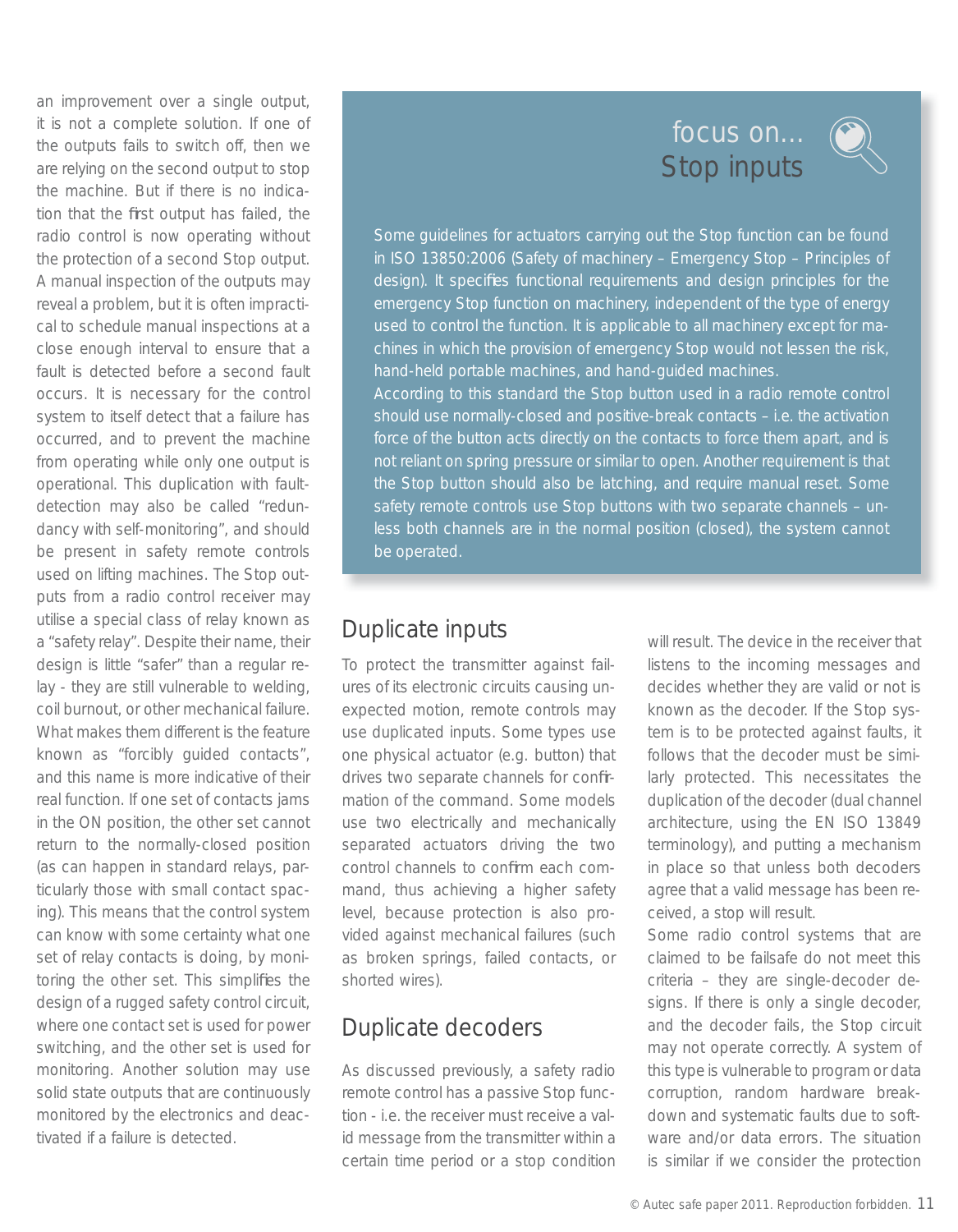against unexpected motion. Again, in a single decoder system, there is nothing to prevent the failure of the decoder from initiating unexpected motion. To protect against this requires duplication of not only the Stop functionality of the decoder, but of all safety functions it implements. Dual decoders with a voting system are essential to protect against hardware failures: both must agree on a command, or it is not acted on. Still, this can do nothing against common cause failures or systematic faults, such as software errors. If both decoders have an undocumented problem at a specific temperature, both will fail at that temperature. Again, if the same faulty program runs on both decoders they will always agree - but they could be both wrong! Watchdog timers, program checksums and other techniques can partially reduce this risk, but it is unlikely that they can do so to the required level. For higher levels of integrity the decoders should be "diverse", meaning that both hardware and the software running on them must be different. This is one of the principal techniques used to achieve safety in a remote control system.

## Duplicate encoders

We have seen the importance of ensuring that a message is received and decoded correctly, and the way that this can be achieved by the use of dual



A single channel system will fail if one of its subsystems fails. A two channel (also called redundant) system would need to have two failures, one in each channel before the system fails.

| Basic safety protection for radio remote control systems |                                                                                                                                                              |  |
|----------------------------------------------------------|--------------------------------------------------------------------------------------------------------------------------------------------------------------|--|
| Stop outputs                                             | $\rightarrow$ two Stop outputs<br>$\rightarrow$ use of "safety relays"                                                                                       |  |
|                                                          | $\rightarrow$ fault-detection or self-monitoring                                                                                                             |  |
| Stop pushbutton                                          | $\rightarrow$ with normally closed contacts, of positive-break type<br>$\rightarrow$ latching, with manual reset<br>$\rightarrow$ with two separate channels |  |
| Commands                                                 | $\rightarrow$ two electrically and mechanically separated actuators driving the two control channels<br>to confirm each command                              |  |
| Transmitter encoder                                      | $\rightarrow$ duplicate encoders to protect the system against initiating unexpected motion<br>$\rightarrow$ separated inputs                                |  |
| Receiver decoder                                         | $\rightarrow$ dual decoders must both agree on a command before a safety output is activated                                                                 |  |
| Auto turn-off                                            | $\rightarrow$ automatic system shutdown after an idle time to initiate a Stop condition                                                                      |  |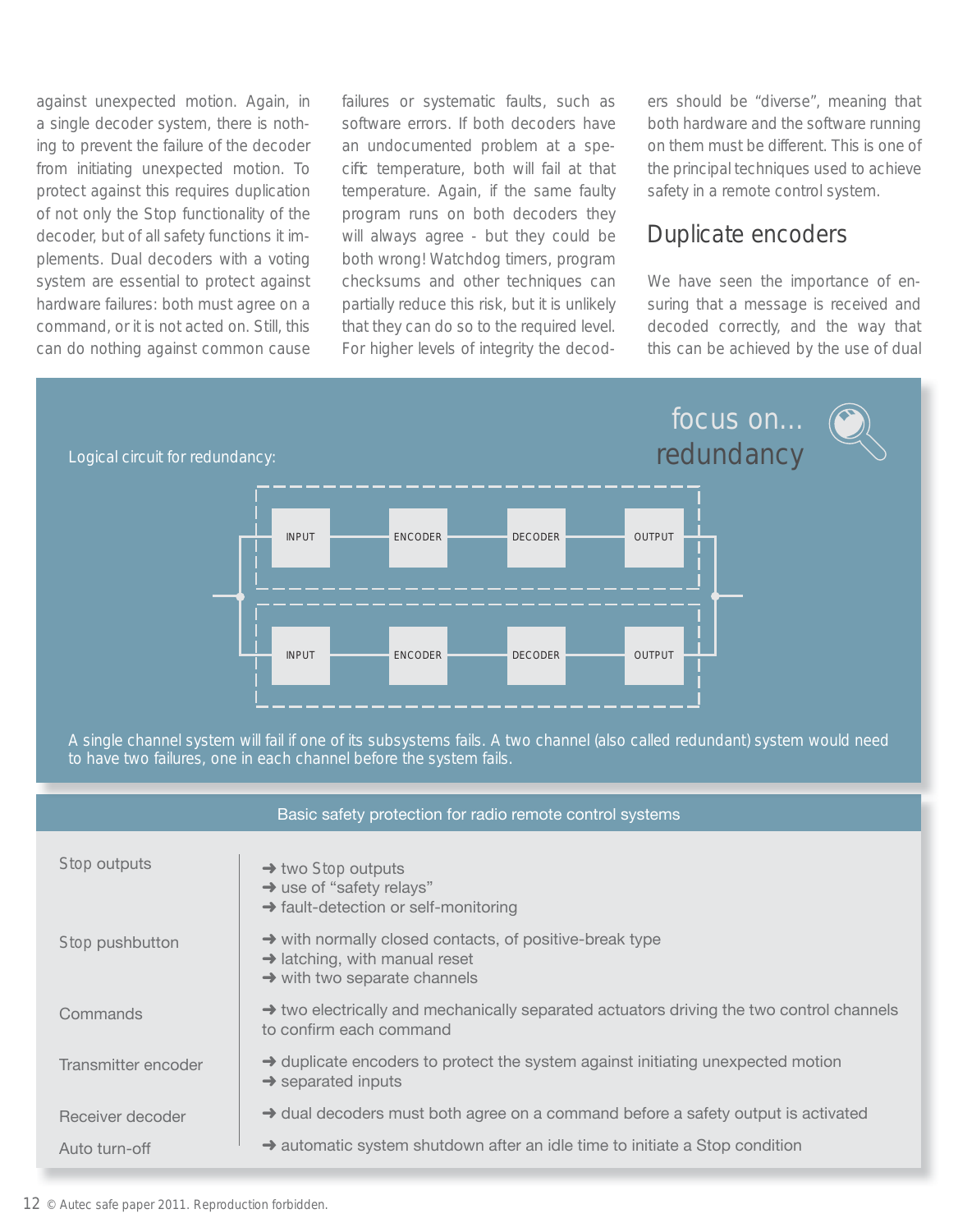decoders. It may seem that this is sufficient protection, and that it is not necessary to duplicate the encoder in the transmitter. There is some justification for this argument – if we turn off power to the transmitter using a positive-break switch then it will stop transmitting. With duplicate decoders in the receiver, we know that at least one of them will detect the loss of communication and cause a Stop condition. So we can achieve a basic level of fault protection for the Passive Stop system using dual decoders with a single-encoder transmitter. The situation changes if we also want to ensure the UMFS protection and the

Active Stop protection. Let's assume that the received message was correctly structured and sent, but contained the wrong commands because there was a fault in the encoding electronics of the transmitter: in such a situation duplicate decoders will be of no help. So there is also need for some redundancy in the encoders in the transmitter to protect the system against initiating unexpected motion due to a fault. The same consideration on common cause failures and systematic faults described in the previous section holds here. For high safety integrity systems, duplication should be backed by diversity.

# focus on... fieldbus outputs



Use of field bus communication has become widespread in the recent years among industrial machinery, mobile machines and lifting equipment due to the obvious advantages in terms of installation and maintenance costs. Examples are CAN, Profibus, Ethernet with their corresponding protocols CANOpen, Profibus, EtherCAT to name a few.

However, the use of these protocols for safety related functions is prevented by some drawbacks - such as insufficient error detection or message latency. The basic safety principles for transferring safety-related messages are specified in the international IEC 61784-3 standard.

To fulfil these requirements, different technology groups have adopted different measures – all relying on some additional protocols "embedded" in the original ones. This has given rise to safety relevant protocols as CANOpen Safety, SafetyBus P, ProfiSafe, Safety over EtherCAT.

No standard or *de facto* standard has yet emerged for safety-relevant communication over the various field buses, so the adoption of one solution may tie the manufacturer to specific suppliers of systems and tools.

Anyway, the compliance alone of a system to a specific safety bus protocol does not imply any safety integrity of the system itself, for the same reasons illustrated before - any output device that "speaks" a safety bus protocol but with a single channel architecture may fail to act properly as a consequence of a single fault. Compliance with a safety bus protocol simply assures to a predictable level that the messages will be delivered in a timely manner and uncorrupted to their recipients, but offers little protection if the message wasn't the intended one, or if a failure in the recipient causes a hazard.

## Duplicate outputs

As we have discussed, the Stop outputs in the receiver must be duplicated to ensure that at least one opens to stop the machine in the presence of a fault. If we are to provide protection against unexpected motion (UMFS), then output duplication is also required for the motion commands of the machine. This may take the form of duplicating each command individually, but there is a balance to reach between reliability and safety. If we duplicate each output, we also double the complexity. And unless we monitor the duplicate outputs for possible failure, there is little advantage gained. A compromise that achieves high safety with little added complexity, is to provide additional outputs that remove power from all movements if no motion commands are active. In this way, the system is protected against some output failures such as short circuits with a relatively simple system. If the confirmation output is duplicated and monitored, a high level of protection against unexpected motion may be achieved.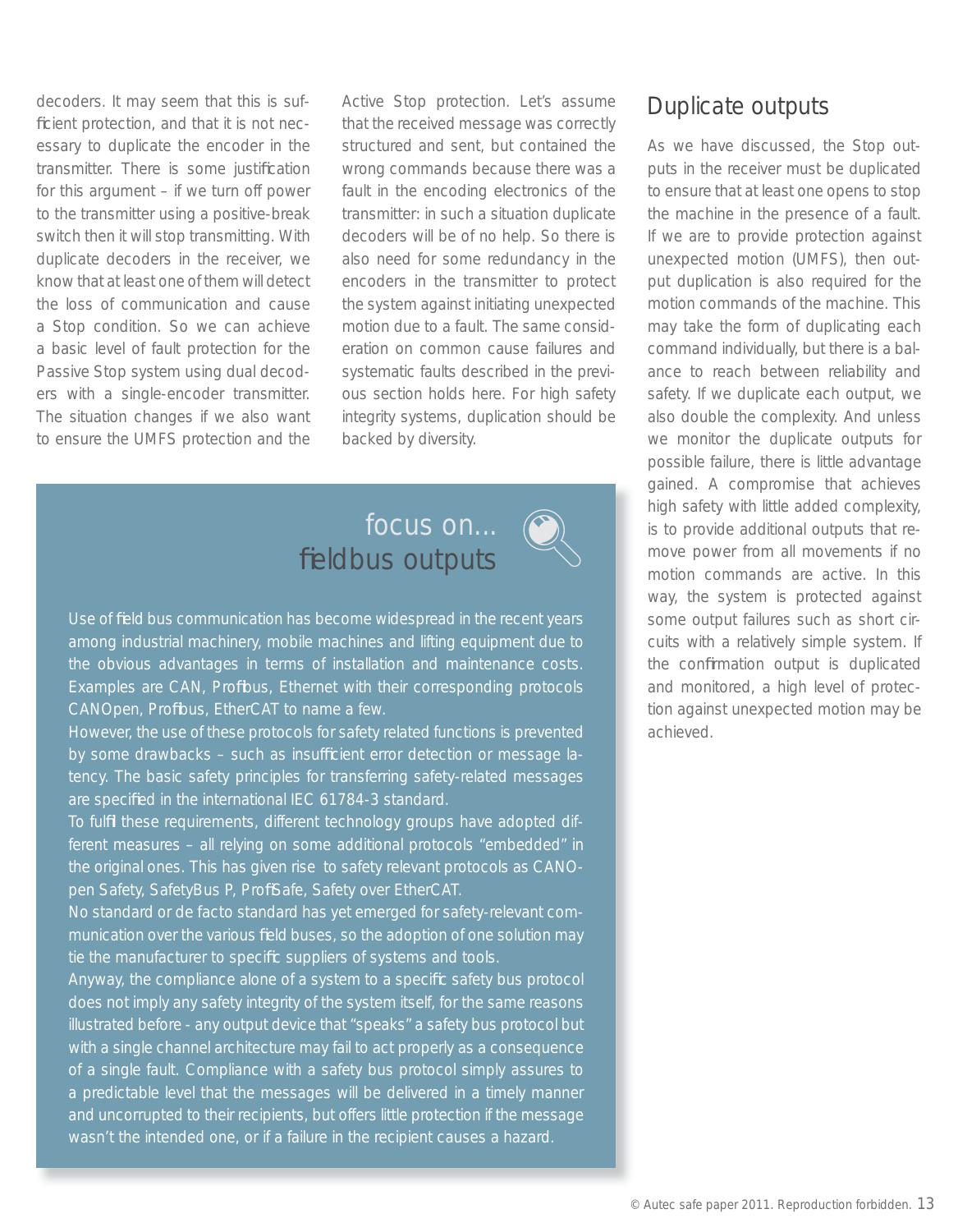# Functional safety: principles and references

# Safety electronics

Two main global trends have become evident in recent years, and they are still influencing technical and technological decisions.

On one hand, more and more electrical, electronic and programmable systems are integrated in all types of machinery, including lifting machines. This trend began some decades ago in the automotive sector, where systems like airbags, anti-lock brakes, traction control and stability control finally ensured that performance, reliability and safety coexisted. Since then, electronic systems have been included in the design of many other manufacturing fields. Their effectiveness and proven value are indisputable, and they are now so widespread that they are also highly economical.

The second trend is the increasing importance devoted to safety. Accordingly, international standards have enforced stricter and more precise requirements and restrictions, with the aim of focusing on safety as the most important objective to be achieved in the product lifecycle. As a result, technology has developed with the intention of applying and obtaining safety, which can be described in general as "the reduction of risk to a tolerable level".

The two trends also affected the machinery sector, including lifting and material handling machines, as well as manufacturing machines - fields where the mechanical aspects traditionally prevailed over others. When designing and producing machines, electrical, electronic and programmable systems



offering increased safety levels are now being designed and integrated.

Radio remote controls have followed this same path, integrating more and more electronics and improving the *Functional Safety* of these systems, with Functional Safety being defined as "the safety resulting from the correct functioning of a control system in response to input signals thus reducing external risks to a tolerable level".

We will therefore focus on functional safety and highlight current standards and their application in the safety functions of radio remote controls.

## Functional safety according to EN ISO 13849-1

The reference standard for control systems installed on all kind of machinery for professional and non-professional use is EN ISO 13849-1:2006 (Safety of Machinery – Safety-related parts of control systems) which derives from the previous EN ISO 954-1 and concepts introduced from IEC 61508. This standard describes safety requirements and provides guidance on principles for the design of safety-related parts of control systems.

The main points of the standard are:

**→ It applies to all safety related parts** of control systems, regardless of their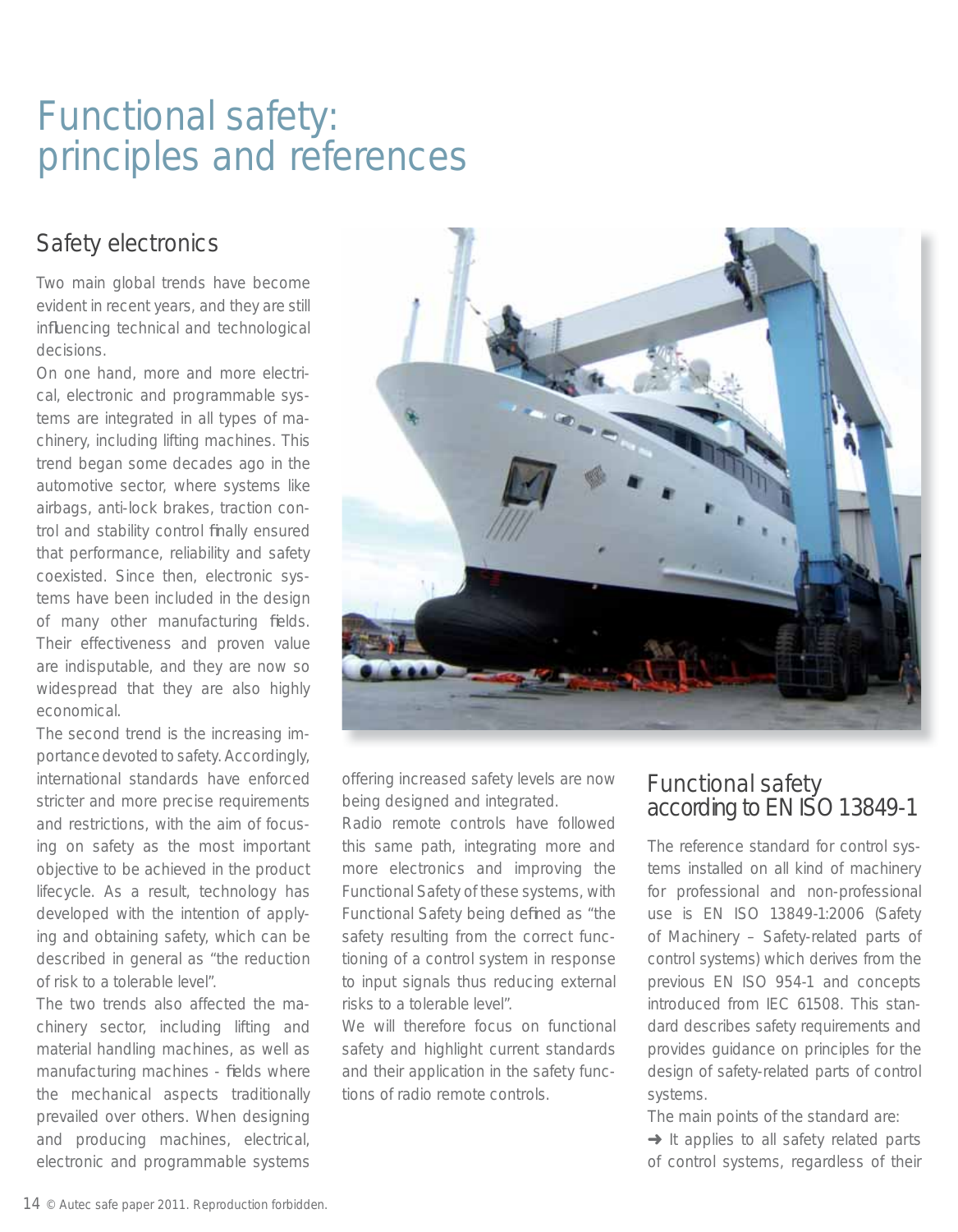nature, e.g. electrical, electronic, programmable, hydraulic, pneumatic, mechanical etc.

 $\rightarrow$  It defines different levels of fault resistance by Performance Levels. These indicate the ability of the machine's safety-related control system to ensure the safety function operates under predetermined working conditions. PLs are classified according to the average probability of dangerous failure per hour. There are five PLs, from PL a (the lowest level of risk reduction) to PL e (the highest).

PL is defined as a function of some important parameters:

1) the control system's architecture which is defined by categories, which directly refer to the earlier standard EN 954-1;

2) the reliability of its components which is defined by MTTF<sub>d</sub> (Mean Time to Dangerous Failure). Its value can be given in three levels (Low, Medium and High); 3) the ability to detect in a timely manner possible faults, which is defined by DC (Diagnostic Coverage). Its value can be given in four levels (None, Low, Medium and High).

There is also another important parameter for the calculation of PL: CCF (Common Cause Failure). CCF is defined as "failures of different items, resulting from a single event, where such failures are not consequences of one another". EN ISO 13849-1 provides a list of measures known to be effective in avoiding CCF and requires that a system guarantees at least 65% of these measures. This way, the designer can analyze the possibilities for CCF and implements appropriate avoidance measures (such as separation, diversity...) to reach a high level of resistance to these types of failures. In fact, without CCF calculation, a single event may render a 2-channel ar-

#### TARI F 1

| Performance Levels (PL) |                                                                                                                                                                                             |  |  |
|-------------------------|---------------------------------------------------------------------------------------------------------------------------------------------------------------------------------------------|--|--|
| PL<br>a<br>C            | Average probability of dangerous failure per hour 1/h<br>$\geq 10^{-5}$ to $< 10^{-4}$<br>$\geq$ 3 x 10 <sup>-6</sup> to $<$ 10 <sup>-5</sup><br>$\geq 10^{-6}$ to $<$ 3 x 10 <sup>-6</sup> |  |  |
|                         | $\geq 10^{-7}$ to $< 10^{-6}$<br>$\geq 10^{-8}$ to $< 10^{-7}$                                                                                                                              |  |  |

Note: besides the average probability of dangerous failure per hour other measures are also necessary to achieve the PL.

#### GRAPHIC 1

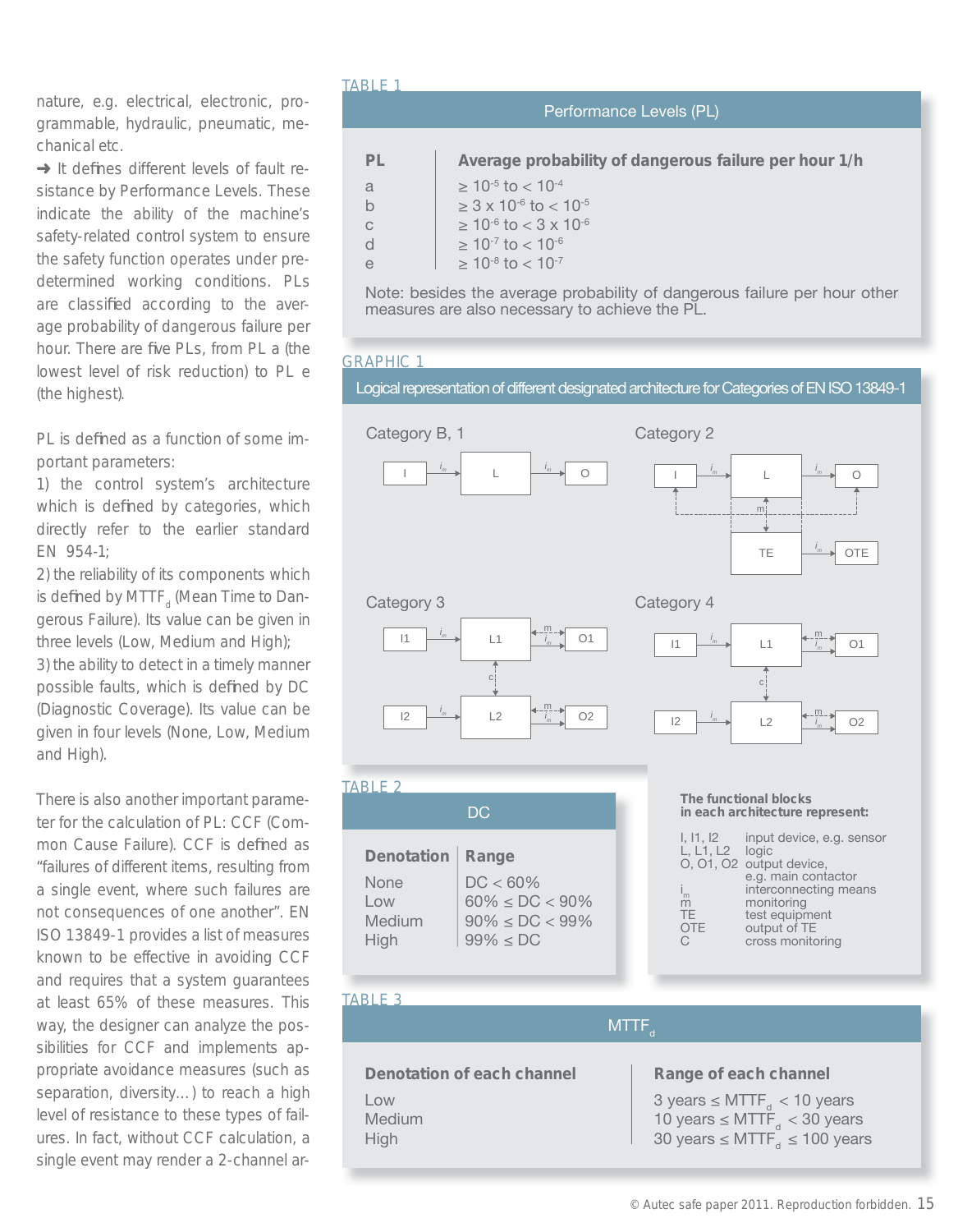chitecture unable to perform safely. At the end, if and only if the system architecture complies with one of the designated categories of EN ISO 13849-1, PL may be estimated with the simplified method by taking into account all these parameters and by using Graphic 2. It is important to note that even if the combination of different architectures, different MTTF<sub>a</sub>s and different DCs can result in the same PL, a "fail-safe" behavior requires a "reliable", redundant and monitored structure, that is to say, it requires category 3 or 4.

#### GRAPHIC 2



| Key                                                             |
|-----------------------------------------------------------------|
| <b>PL Performance Level</b>                                     |
|                                                                 |
| 1 MTTF of each channel = low<br>2 MTTF of each channel = medium |
|                                                                 |

3  $M T T F_d^3$  of each channel = high

# focus on... certification of functional safety for radio remote controls

Clearly, the standards governing the functional safety of radio remote controls are complex. The analysis of the electronic and programmable systems that comprise them is exceptionally so – in fact, there are very few organizations in the world competent in the assessment and certification of safety electronics (TÜV SÜD and TÜV Rheinland being the most widely recognized). With such complexity involved, manufacturer's self-declarations of a product's conformity with functional safety standards should be examined with a very critical eye. It is highly unlikely that a manufacturer working in isolation from independent certification laboratories would even be competent to assess its own products!

For meaningful results, a manufacturer of safety remote controls must work very closely with these laboratories from the earliest stages of a product design through to the production and maintenance processes. As well as independent certification, such a relationship brings major technical and organizational advantages – it proves the manufacturer has the ability to design, test, and maintain this level of safety in its products, and in a way that is transparent and accessible to independent experts. Of course, this requires a commitment of the entire company culture, and would be a process more likely to span decades than months.

Also, a company capable of producing independently certifiable remote controls will bring with it the highly refined design and quality systems that result in a better user experience.

To the purchaser or end-user of remote controls, the use of independently certified systems brings many advantages:

- $\rightarrow$  Certainty that they know what they are buying;
- $\rightarrow$  Increased safety and reliability, resulting in savings thanks to decreased downtime, reduction of injuries and equipment damage, reduced insurance costs, etc;
- $\rightarrow$  Reduced administrative burden in documenting the selection and risk-assessment procedures;
- **→ Reduction of exposure to litigation.**



#### CERTIFICATION PROCESS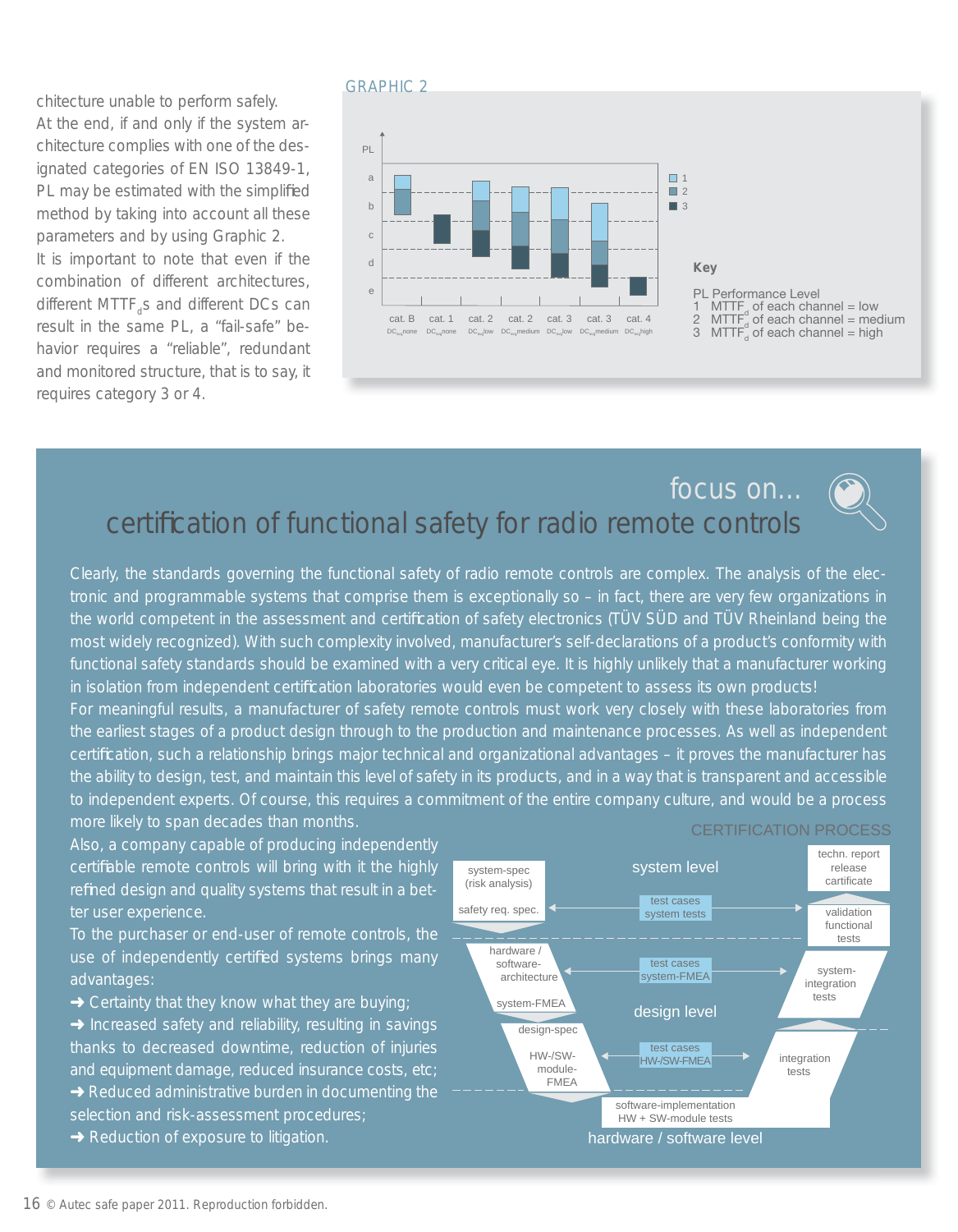# Process for the design of safety-related parts of control systems

Designing the safety functions of control systems in compliance with the EN ISO 13849-1 is part of the evaluation of a machine's safety, and in the risk reduction process.

The first step to take is identifying which functions of the control system are safety-related - or stated more correctly, the safety functions that a control system must perform.

The second step is to define the required Performance Level (PLr) for each safety function. Identifying this PLr defines to what extent the risk reduction shall be reliant on the safety-related parts of the control system. The more reliant on the control system for risk reduction, the higher the PLr will be.

The risk tree in Figure 1 can be used to define the PLr. It takes into account three parameters:

**→** severity of the possible consequences of a failure;

 $\rightarrow$  the frequency and time of exposure to the hazard;

 $\rightarrow$  the possibility of avoiding the hazard.

## An example

We use here the example of a radio remote controlled overhead travelling crane moving heavy loads in a typical factory environment.

Let's calculate at first the PLr for the radio remote control's Stop function, by taking into account the risk caused if it does not activate when required. Starting from point "1" in Figure 2:

 $\rightarrow$  The possible severity of injury is serious if (for example) a heavy load is dropped or is otherwise not controllable - hence select S2.

**→** The frequency and/or exposure time to the hazard is high if one considers that

many persons are working nearby while the crane is in operation - hence select F2.  $\rightarrow$  Finally the possibility of avoiding the hazard needs to be evaluated depending on the specific conditions on that site but, in general, should be possible - hence select P1.

So the minimum PL required for the Stop function is PLr d.

Secondly, consider the risk that a fault may initiate unwanted crane motion. In this case, the consequences of failure without correct and timely operator

intervention (via the Stop function) is essentially the same. As previously discussed, we must anticipate that the operator may not be perceive the hazard, or take the correct action in time to prevent it, so we must again select the path S2- F2-P1, and the resulting required level for protection for Unintended Movement from Standstill (UMFS) is also PLr d. The Performance Level required for the two safety functions of an industrial radio remote control is therefore at least PLr d according to the EN ISO 13849-1.

#### S1 S2 1 F1 F2 F1 F2 P1 P2 P1 P2 P1 P2 P1 P2 a b c d e PL L H FIGURE 1





#### **Key**

- 1 starting point for evaluation of safety function's contribution to risk reduction
- L low contribution to risk reduction
- high contribution to risk reduction

#### PL required performance level

### **Risk parameters**

- S severity of injury
- S1 slight (normally reversible injury)
- S2 serious (normally irreversible injury or death)
- $F = \frac{f}{2}$  frequency and/or exposure to hazard
- F1 seldom-to-less-often and/or exposure time is short
- F2 frequent-to-continuous and/or exposure time is long<br>P possibility of avoiding hazard or limiting harm P possibility of avoiding hazard or limiting harm<br>P1 possible under specific conditions
- possible under specific conditions
- P2 scarcely possible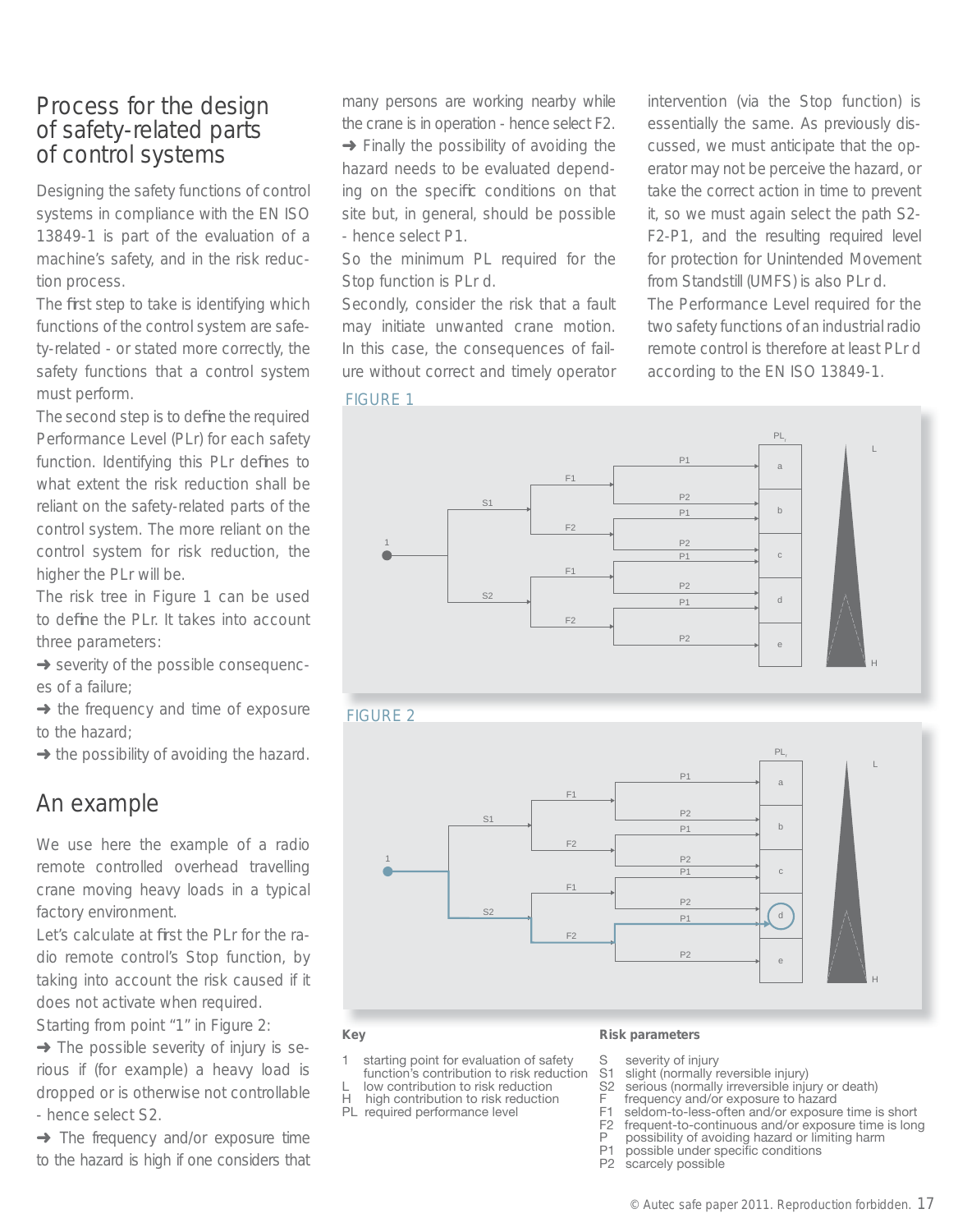# focus on... EN IEC 62061



During the last years the IEC (International Electrotechnical Commission) has been committed to define a regulatory framework for functional safety.

The first standard addressing the modern concepts of functional safety is IEC 61508 (Functional safety of safety-related electrical, electronic, and programmable electronic systems). The standard focuses on risk-based, safety related system design, with the goal of implementing only the "correct" level of protection measures, which should result in far more cost-effective safe solutions.

This standard is based on two fundamental concepts:

→ The Safety Life Cycle is defined as an engineering process that includes all of the steps necessary to achieve the required functional safety. The basic philosophy behind the safety life cycle is to develop and document a safety plan, execute that plan, document its execution (to show that the plan has been met) and continue to follow that safety plan through to decommissioning with further appropriate documentation throughout the life of the system. Changes along the way must similarly follow the pattern of planning, execution, validation, and documentation.

→ Safety Integrity Levels (SILs) are order of magnitude levels of risk reduction. There are four SILs defined in IEC 61508. SIL1 is the lowest level of risk reduction, SIL4 is the highest.

IEC 61508 also spawned different specific standards for the different engineering sectors affected by the functional safety of electrical, electronic and programmable electronic systems (e.g. the petrochemical and nuclear industries). The machinery industry is one such sector, and the relevant reference standard is EN IEC 62061 (Safety of machinery - Functional safety of safety-related electrical, electronic and programmable electronic control systems), where only the first 3 Safety Integrity Levels are considered (i.e. up to SIL 3).

| <b>SIL</b> | Probability of a dangerous failure per hour (PFH <sub>n</sub> ) |
|------------|-----------------------------------------------------------------|
| 3          | $> 10^{-8}$ to $< 10^{-7}$                                      |
|            | $\geq 10^{-7}$ to $< 10^{-6}$                                   |
|            | $\geq 10^{-6}$ to $< 10^{-5}$                                   |

So the integration of electronic and programmable systems in machinery cannot be planned and designed without taking into account the requirements established by both the EN IEC 62061 and EN ISO 13849-1 standards. As both standards relate (for safety classification) to PFH<sub>N</sub>, the Performance Level and the Safety Integrity Level can clearly be put in relation with one another.

| <b>SIL</b><br>(EN IEC 62061)                                     | Probability of a dangerous failure<br>per hour (PFH)                                                                                                                            | Performance level<br>(EN ISO 13849-1) |
|------------------------------------------------------------------|---------------------------------------------------------------------------------------------------------------------------------------------------------------------------------|---------------------------------------|
| SIL <sub>1</sub><br>SIL <sub>1</sub><br>SIL2<br>SIL <sub>3</sub> | $\geq 10^{-5}$ to $< 10^{-4}$<br>$3 \times 10^{-6}$ to $< 10^{-5}$<br>$\geq 10^{-6}$ to $<$ 3 x 10 <sup>-6</sup><br>$\geq 10^{-7}$ to $< 10^{-6}$<br>$> 10^{-8}$ to $< 10^{-7}$ | a<br>b<br>C<br>d<br>e                 |
|                                                                  |                                                                                                                                                                                 |                                       |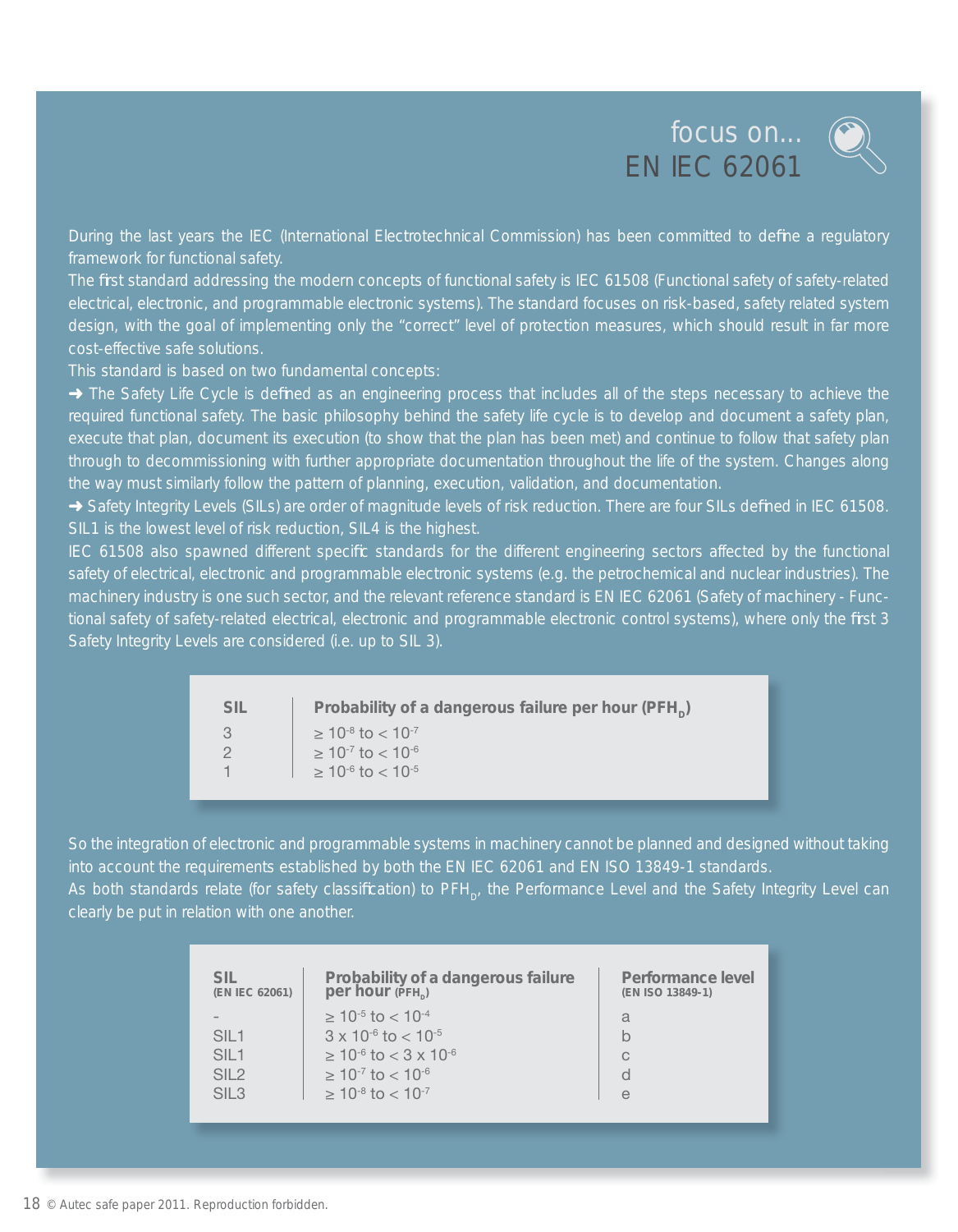# Example of remote control use

Let's assume that a safety remote control is to be used to control the movements of a hydraulic machine. The risk analysis of the machine identified the necessity of a safety function to prevent a hazardous movement when the operator did not intend it – i.e. the UMFS safety function. The required performance level for this function shall be PLd. The remote control is directly connected to the proportional valve V1 and the directional valve V2 as per diagram 1. The hydraulic circuit is powered by pump P1, driven by motor M1. In the idle state, the oil simply flows back to the reservoir. To enable movements, the remote control energises the directional valve V2. The proportional valve V1 then controls the direction and the speed of the movement by means of its two solenoids a and b. When a fault is detected, the remote control releases the safety valve V2 by means of one or both the outputs  $S1 / S2$ , stopping the oil flow and thus the hazardous movement. The UMFS function of the remote control can be used in systems up to PL d / SIL 2. It satisfies the requirements of category 3, has an MTTF<sub>d</sub> of 100 years and a diagnostic coverage of 91%. V2 is a safety component with a declared  $PFH_{d}$  $= 2.5$  x 10<sup>-8</sup>. Provided that basic and well tried safety principles are applied, and all measures are in place against common-cause failures for both the electronic and hydraulic subsystems, we can estimate the overall PL as follows. From Annex K of EN ISO 13849–1 we find that the remote control has an

 $PFH<sub>d</sub>$  of 1.01 x 10<sup>-7</sup>. The overall PFH<sub>d</sub> is 2.5 x  $10^{-8}$  + 1.01 x  $10^{-7}$  = 1.26 x  $10^{-7}$ . Again from Annex K of EN ISO 13849– 1, this still corresponds to PL d. Important note: this is only an explanatory example and should not be used as a reference for the integration of radio remote controls, for the implementation of safety functions in a particular machine, or the inference/calculation of safety related quantities.



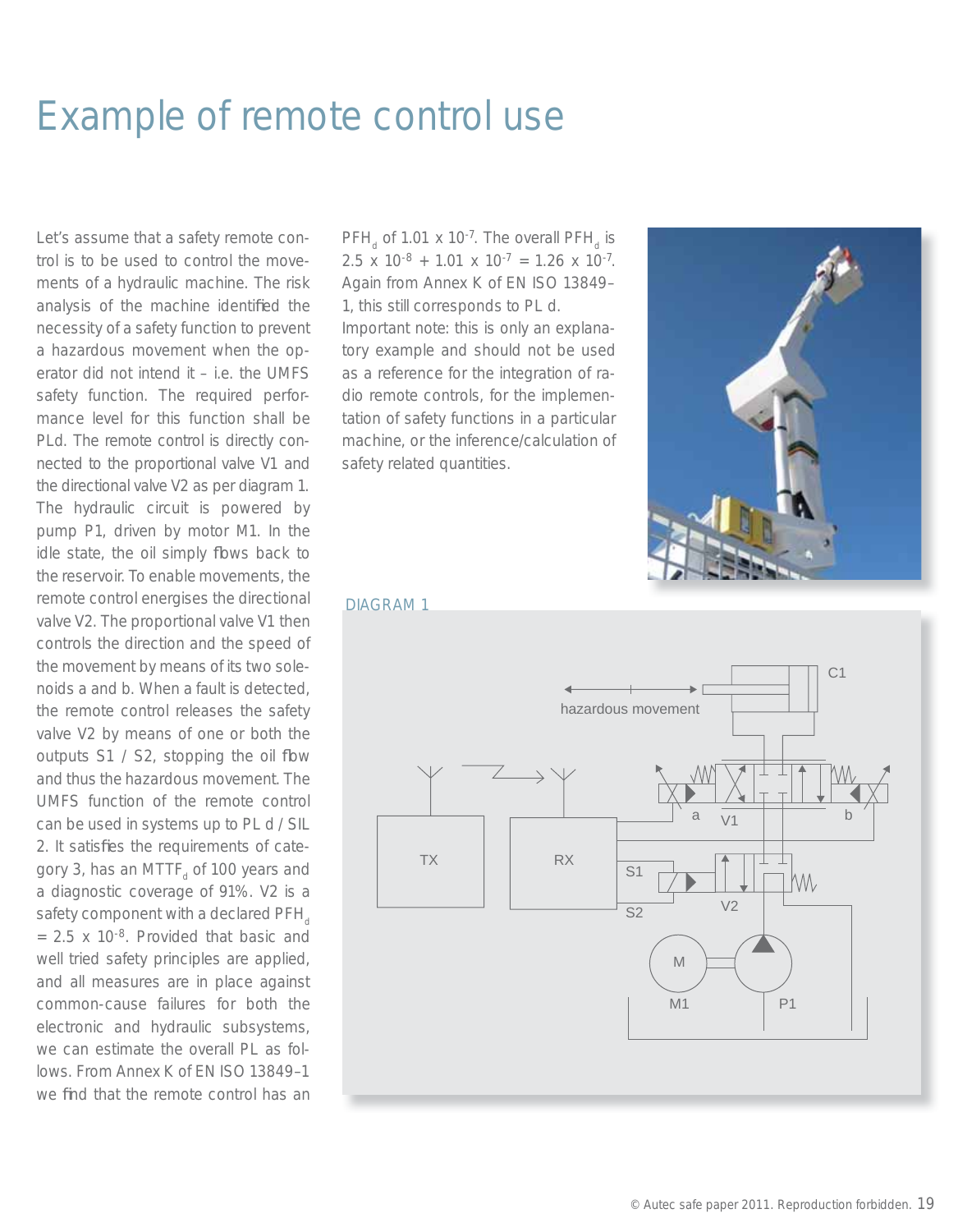# A step forward along the path of safety knowledge

This document has covered many aspects of radio remote control theory, design, standardization, and certification. Armed with this knowledge, the reader should be in a better position to critically analyze various manufacturers' claims, and choose an appropriate radio remote control system for their application.

But let us end with a simple analogy: the safety features of a radio control system should be thought of as similar to those of a car – you may drive your car for years without needing the antilock brakes or the airbag. In fact, you may not even know whether the car you bought has such systems or not. They will only truly be appreciated on the day you need them.

Autec has been involved for decades in the subject of safety technology, as it started to voluntarily seek independent safety certifications for its products since the earliest comprehensive classifications were available (e.g. DIN V 19250: the first comprehensive standards related to safety in the machinery sector). Those were the only worldwide standards available at that time for applications relevant to the safety of machinery and Autec systems have been appropriately certified by TÜV since then. Now, after more than 20 years of experience in Functional Safety in wireless control, Autec Safety Remote Control continues to strive for the highest protection for people and plant.

The obvious companion to this product development was a continuous, intensive contribution to the evolution of safety technology - for example through the collaboration on the relevant tasks involved in the development of the pertinent international standards. Such collaboration brings with it the great advantage for a company that its own products can be adapted at a very early stage to changing requirements.

The outcome is that today Autec has incalculable experience with an extensive range of applications, which have been evaluated in accordance with SIL and PL.

List of authors:

Alessandro Bonan R&D manager



Marc Cosgrove **Director** IndustryIQ, Australia







Antonio Silvestri Product development and marketing director



Stefano Bianchin Documentation & standards manager